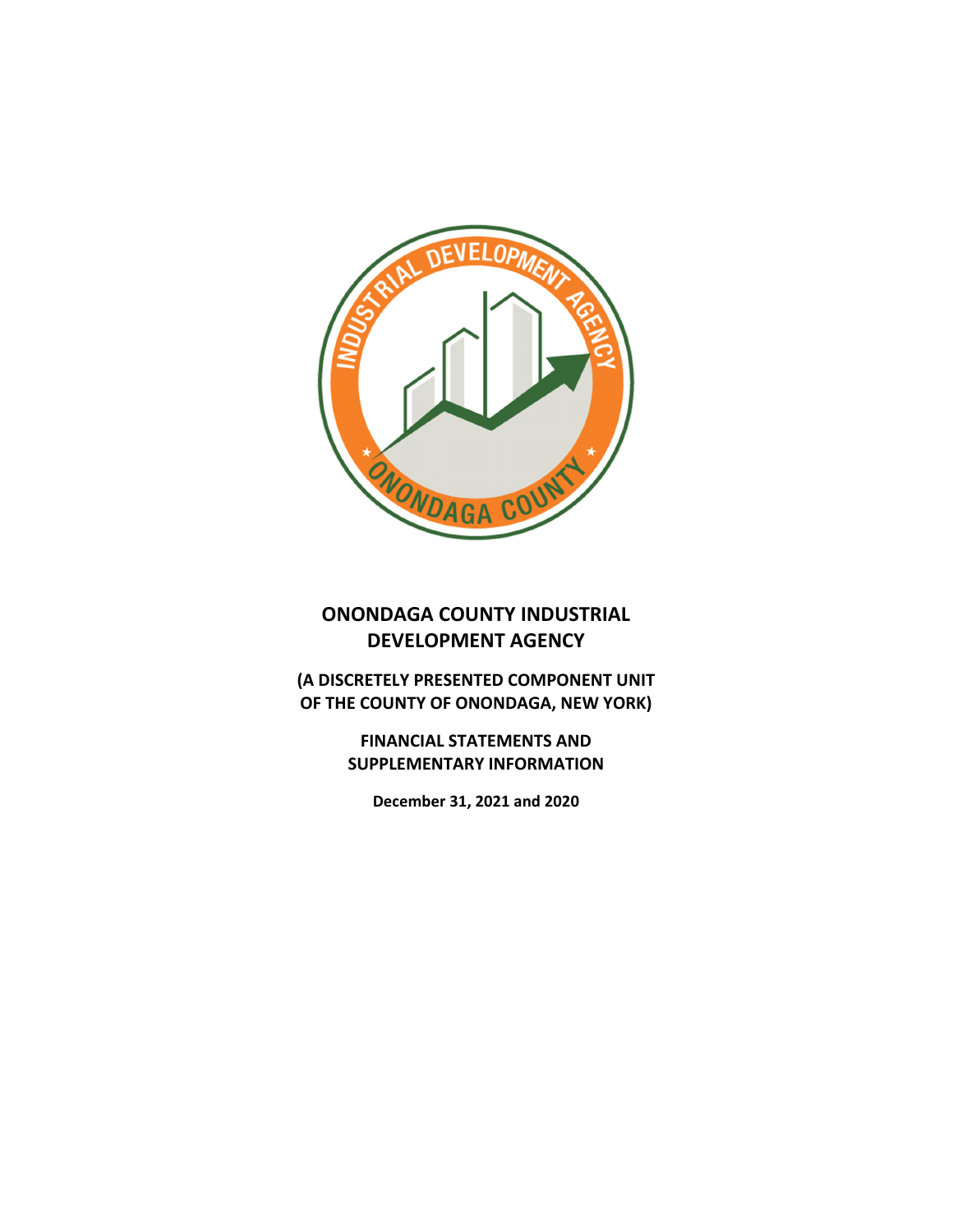### **Table of Contents**

| Independent Auditor's Report                                                                                     | $1 - 3$   |
|------------------------------------------------------------------------------------------------------------------|-----------|
| Required Supplementary Information:<br>Management's Discussion and Analysis (Unaudited)                          | $4 - 7$   |
| <b>Financial Statements:</b>                                                                                     |           |
| Statements of Net Position - December 31, 2021 and 2020                                                          | 8         |
| Statements of Revenues, Expenses and Changes in Net Position -<br>For the Years Ended December 31, 2021 and 2020 | 9         |
| <b>Statements of Cash Flows -</b>                                                                                |           |
| For the Years Ended December 31, 2021 and 2020                                                                   | $10 - 11$ |
| Notes to Financial Statements                                                                                    | $12 - 21$ |
| Supplementary Information:<br>Supplemental Schedule of Revenue Bonds and Other Bonds (Conduit Debt Obligations)  | $22 - 23$ |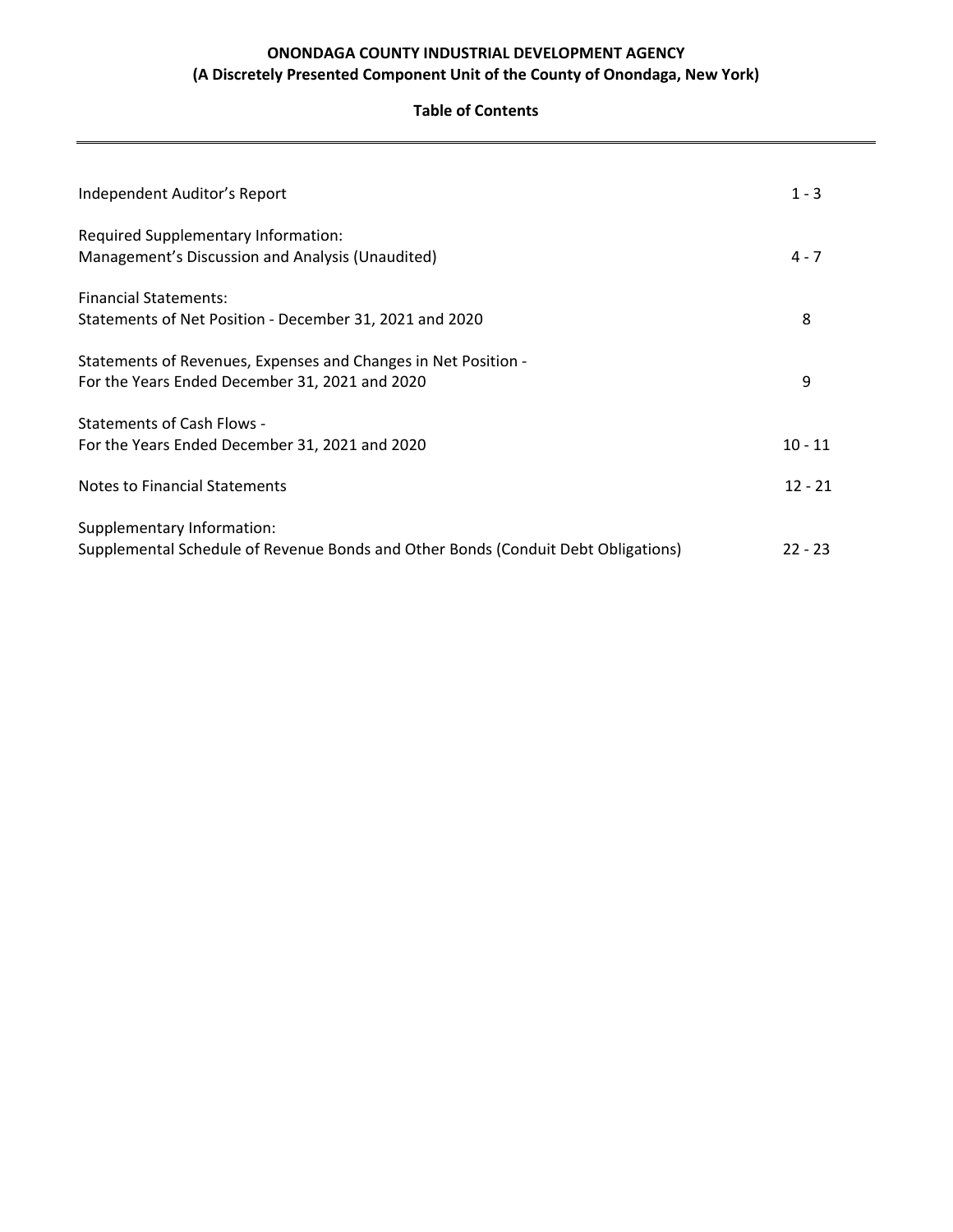

#### **INDEPENDENT AUDITOR'S REPORT**

The Board of Onondaga County Industrial Development Agency

#### *Report on the Audit of the Financial Statements*

We have audited the accompanying financial statements of the Onondaga County Industrial Development Agency (the Agency), a component unit of the County of Onondaga, New York (the County), as of and for the year ended December 31, 2021 and 2020, and the related notes to the financial statements, which collectively comprise the Agency's basic financial statements as listed in the table of contents.

In our opinion, the financial statements referred to above present fairly, in all material respects, the financial position of the Agency, as of December 31, 2021 and 2020, and the changes in its financial position and its cash flows thereof for the years then ended in accordance with accounting principles generally accepted in the United States of America.

#### *Basis for Opinion*

We conducted our audit in accordance with auditing standards generally accepted in the United States of America (GAAS) and the standards applicable to financial audits contained in *Government Auditing Standards*, issued by the Comptroller General of the United States. Our responsibilities under those standards are further described in the Auditor's Responsibilities for the Audit of the Financial Statements section of our report. We are required to be independent of the Agency and to meet our other ethical responsibilities, in accordance with the relevant ethical requirements relating to our audit. We believe that the audit evidence we have obtained is sufficient and appropriate to provide a basis for our audit opinion.

#### *Responsibilities of Management for the Financial Statements*

The Agency's management is responsible for the preparation and fair presentation of these financial statements in accordance with accounting principles generally accepted in the United States of America, and for the design, implementation, and maintenance of internal control relevant to the preparation and fair presentation of financial statements that are free from material misstatement, whether due to fraud or error.

In preparing the financial statements, management is required to evaluate whether there are conditions or events, considered in the aggregate, that raise substantial doubt about the Agency's ability to continue as a going concern for one year after the date that the financial statements are issued.



Member of: American Institute of Certified Public Accountants and New York State Society of Certified Public Accountants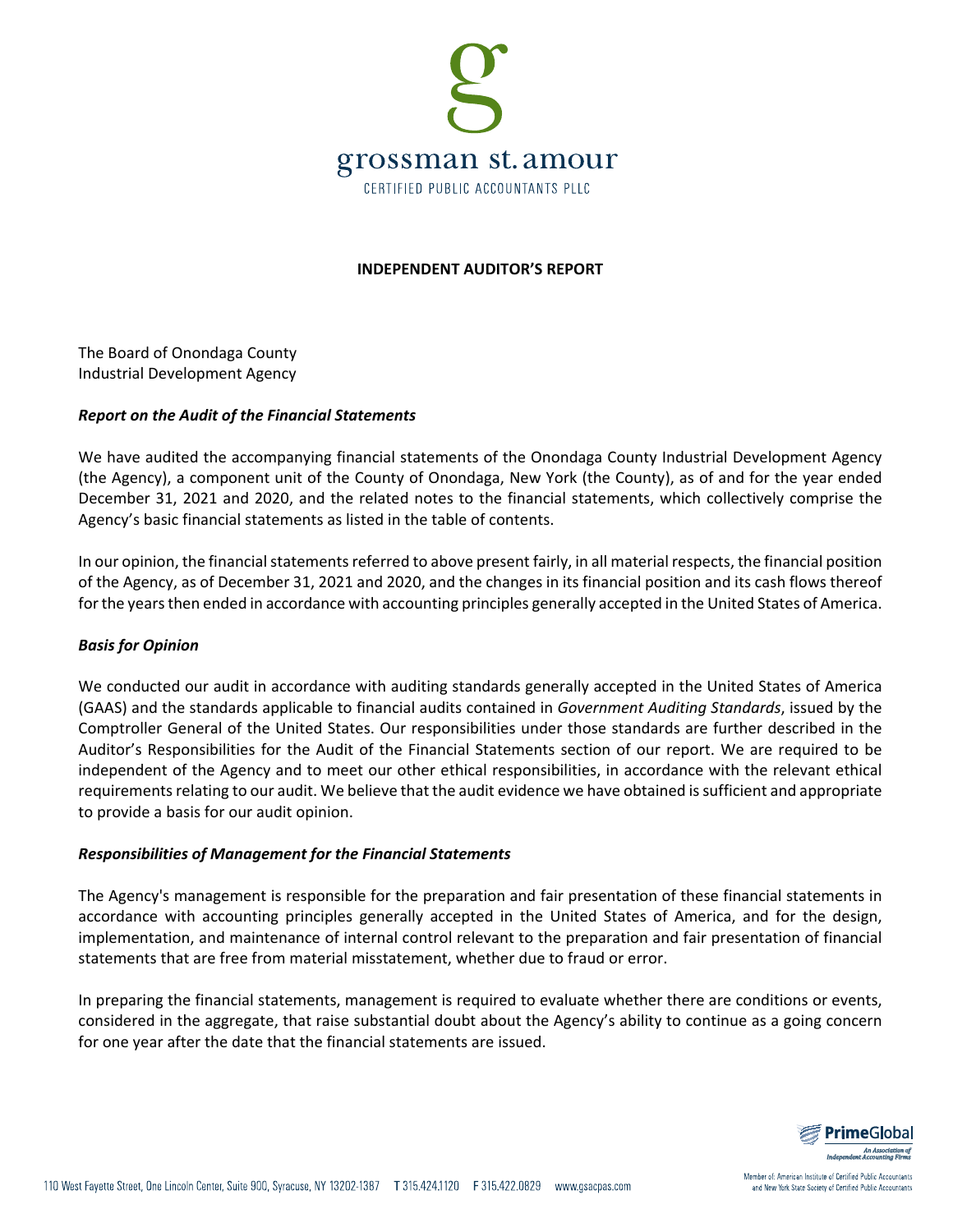#### *Auditor's Responsibilities for the Audit of the Financial Statements*

Our objectives are to obtain reasonable assurance about whether the financial statements as a whole are free from material misstatement, whether due to fraud or error, and to issue an auditor's report that includes our opinion. Reasonable assurance is a high level of assurance but is not absolute assurance and therefore is not a guarantee that an audit conducted in accordance with GAAS will always detect a material misstatement when it exists. The risk of not detecting a material misstatement resulting from fraud is higher than for one resulting from error, as fraud may involve collusion, forgery, intentional omissions, misrepresentations, or the override of internal control. Misstatements are considered material if there is a substantial likelihood that, individually or in the aggregate, they would influence the judgment made by a reasonable user based on the financial statements.

In performing an audit in accordance with GAAS, we:

- Exercise professional judgment and maintain professional skepticism throughout the audit.
- Identify and assess the risks of material misstatement of the financial statements, whether due to fraud or error, and design and perform audit procedures responsive to those risks. Such procedures include examining, on a test basis, evidence regarding the amounts and disclosures in the financial statements.
- Obtain an understanding of internal control relevant to the audit in order to design audit procedures that are appropriate in the circumstances, but not for the purpose of expressing an opinion on the effectiveness of the Agency's internal control. Accordingly, no such opinion is expressed.
- Evaluate the appropriateness of accounting policies used and the reasonableness of significant accounting estimates made by management, as well as evaluate the overall presentation of the financial statements.
- Conclude whether, in our judgment, there are conditions or events, considered in the aggregate, that raise substantial doubt about the Agency's ability to continue as a going concern for a reasonable period of time.

We are required to communicate with those charged with governance regarding, among other matters, the planned scope and timing of the audit, significant audit findings, and certain internal control–related matters that we identified during the audit.

#### *Required Supplementary Information*

Accounting principles generally accepted in the United States of America require that the Management's Discussion and Analysis on pages 4‐6, be presented to supplement the basic financial statements. Such information is the responsibility of management and, although not a part of the basic financial statements, is required by the Governmental Accounting Standards Board, who considers it to be an essential part of financial reporting for placing the basic financial statements in an appropriate operational, economic, or historical context. We have applied certain limited procedures to the required supplementary information in accordance with auditing standards generally accepted in the United States of America, which consisted of inquiries of management about the methods of preparing the information and comparing the information for consistency with management's responses to our inquiries, the basic financial statements, and other knowledge we obtained during our audit of the basic financial statements. We do not express an opinion or provide any assurance on the information because the limited procedures do not provide us with sufficient evidence to express an opinion or provide any assurance.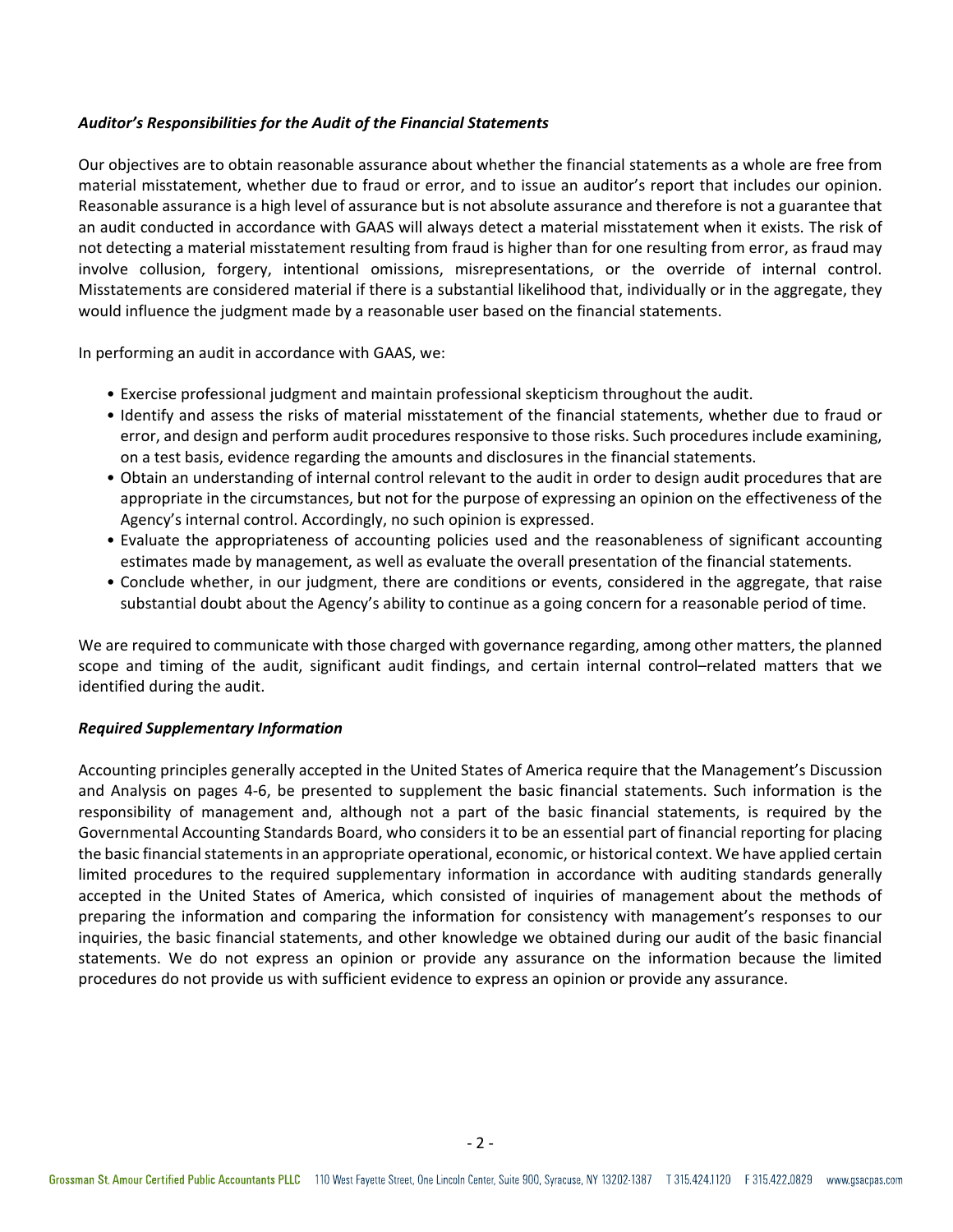#### *Supplementary Information*

Our audit was conducted for the purpose of forming an opinion on the financial statements that collectively comprise the Agency's basic financial statements. The supplemental schedule of revenue bonds and other bonds (conduit debt obligations), as required by New York State General Municipal Law §859 (1) (b), are presented for purposes of additional analysis and are not a required part of the basic financial statements.

The supplemental schedule of revenue bonds and other bonds (conduit debt obligations) is the responsibility of management and was derived from and relates directly to the underlying accounting and other records used to prepare the basic financial statements. Such information has been subjected to the auditing procedures applied in the audit of the basic financial statements and certain additional procedures, including comparing and reconciling such information directly to the underlying accounting and other records used to prepare the basic financial statements or to the basic financial statements themselves, and other additional procedures in accordance with auditing standards generally accepted in the United States of America. In our opinion, the supplemental schedule of revenue bonds and other bonds (conduit debt obligations) is fairly stated, in all material respects, in relation to the basic financial statements as a whole.

#### *Other Reporting Required by Government Auditing Standards*

In accordance with *Government Auditing Standards*, we have also issued our report dated March 8, 2022, on our consideration of the Agency's internal control over financial reporting and on our tests of its compliance with certain provisions of laws, regulation, contracts, and grant agreements and other matters. The purpose of that report is to describe the scope of our testing of internal control over financial reporting and compliance and the results of that testing, and not to provide an opinion on internal control over financial reporting or on compliance. That report is an integral part of an audit performed in accordance with *Government Auditing Standards* in considering the Agency's internal control over financial reporting and compliance.

Trossman St Amon CPAs

Syracuse, New York March 8, 2022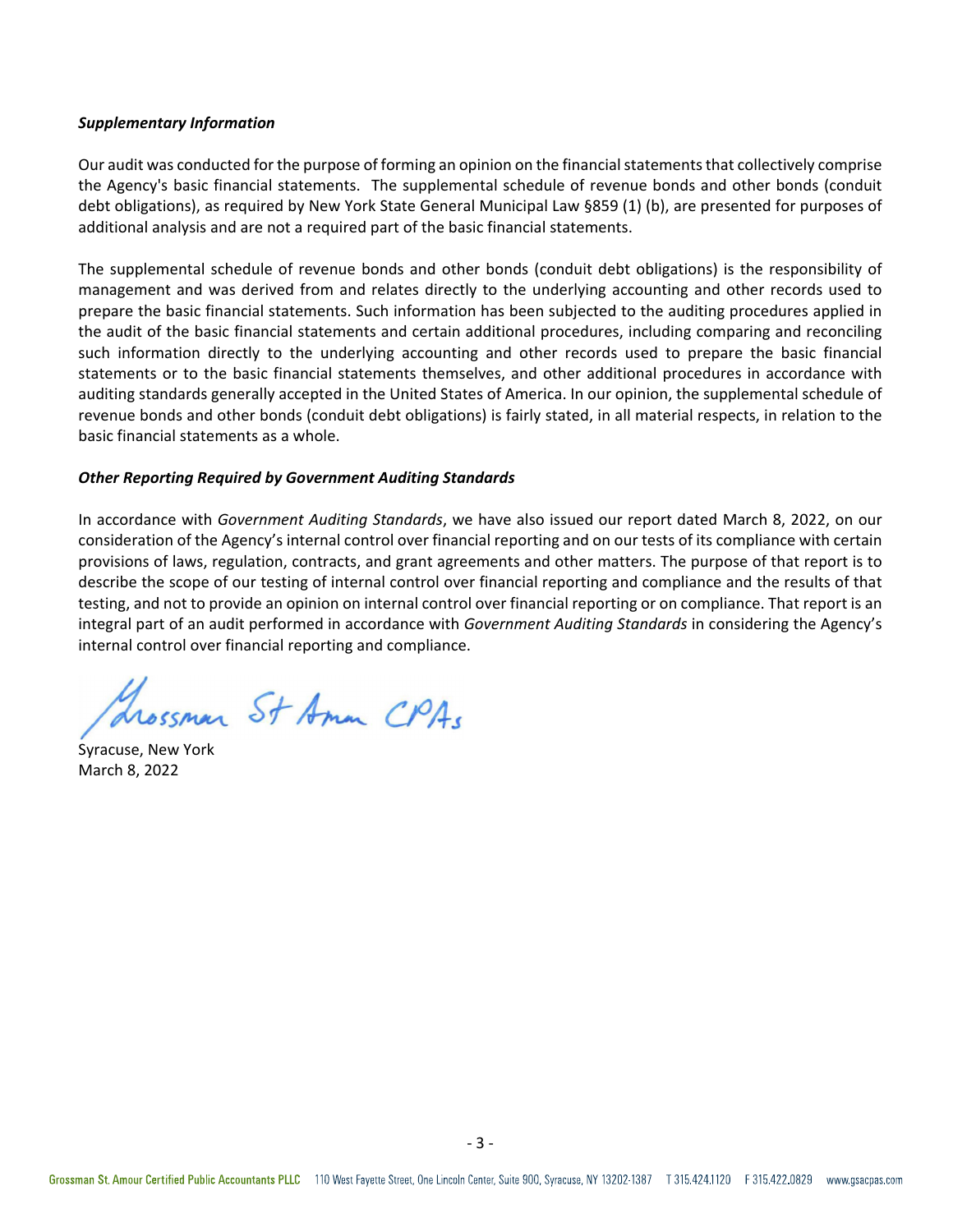#### **MANAGEMENT'S DISCUSSION AND ANALYSIS (UNAUDITED)**

This section of the Onondaga County Industrial Development Agency's (the Agency), a discretely presented component unit of Onondaga County, New York (the County), annual financial report presents our discussion and analysis of the Agency's financial performance during the year ended December 31, 2021. It should be read in conjunction with the Agency's financial statements and accompanying notes.

#### **FINANCIAL STATEMENTS**

The annual financial report of the Agency consists of two parts: Management's Discussion and Analysis(thissection) and the basic financial statements and footnotes. The Agency is a self‐supporting entity. The accounts are recorded in accordance with a proprietary fund type and consist of an enterprise fund. Proprietary fund type operating statements present increases and decreases in net position. The financial statements are presented using the economic resources measurement focus and the accrual basis of accounting. The Agency does not maintain separate fund accounts.

#### **Condensed Comparative Financial Information**

|                                  | Year Ended   |            |    |           |    |           |  |
|----------------------------------|--------------|------------|----|-----------|----|-----------|--|
|                                  | December 31, |            |    |           |    |           |  |
|                                  |              | 2021       |    | 2020      |    | 2019      |  |
| Cash and cash equivalents        | \$           | 2,975,229  | \$ | 5,069,972 | \$ | 2,206,148 |  |
| Receivables - Onondaga County    |              |            |    |           |    | 1,336,998 |  |
| Accounts receivable              |              | 315,335    |    | 269,149   |    | 833,971   |  |
| Grant receivables                |              |            |    |           |    | 268,734   |  |
| Capital assets                   |              | 4,488,414  |    | 4,502,156 |    | 4,518,424 |  |
| Investment in real property      |              | 6,180,006  |    |           |    |           |  |
| Total assets                     |              | 13,958,984 |    | 9,841,277 |    | 9,164,275 |  |
| <b>Current liabilities</b>       |              | 749,875    |    | 386,715   |    | 564,045   |  |
| Note payable to Onondaga County  |              | 1,745,781  |    |           |    |           |  |
| Accrued interest                 |              | 2,129      |    |           |    |           |  |
| <b>Total liabilities</b>         |              | 2,497,785  |    | 386,715   |    | 564,045   |  |
| Net position:                    |              |            |    |           |    |           |  |
| Net investment in capital assets |              | 4,488,414  |    | 4,502,156 |    | 4,518,424 |  |
| Unrestricted                     |              | 6,972,785  |    | 4,952,406 |    | 4,081,806 |  |
| Total net position               | \$           | 11,461,199 | \$ | 9,454,562 | \$ | 8,600,230 |  |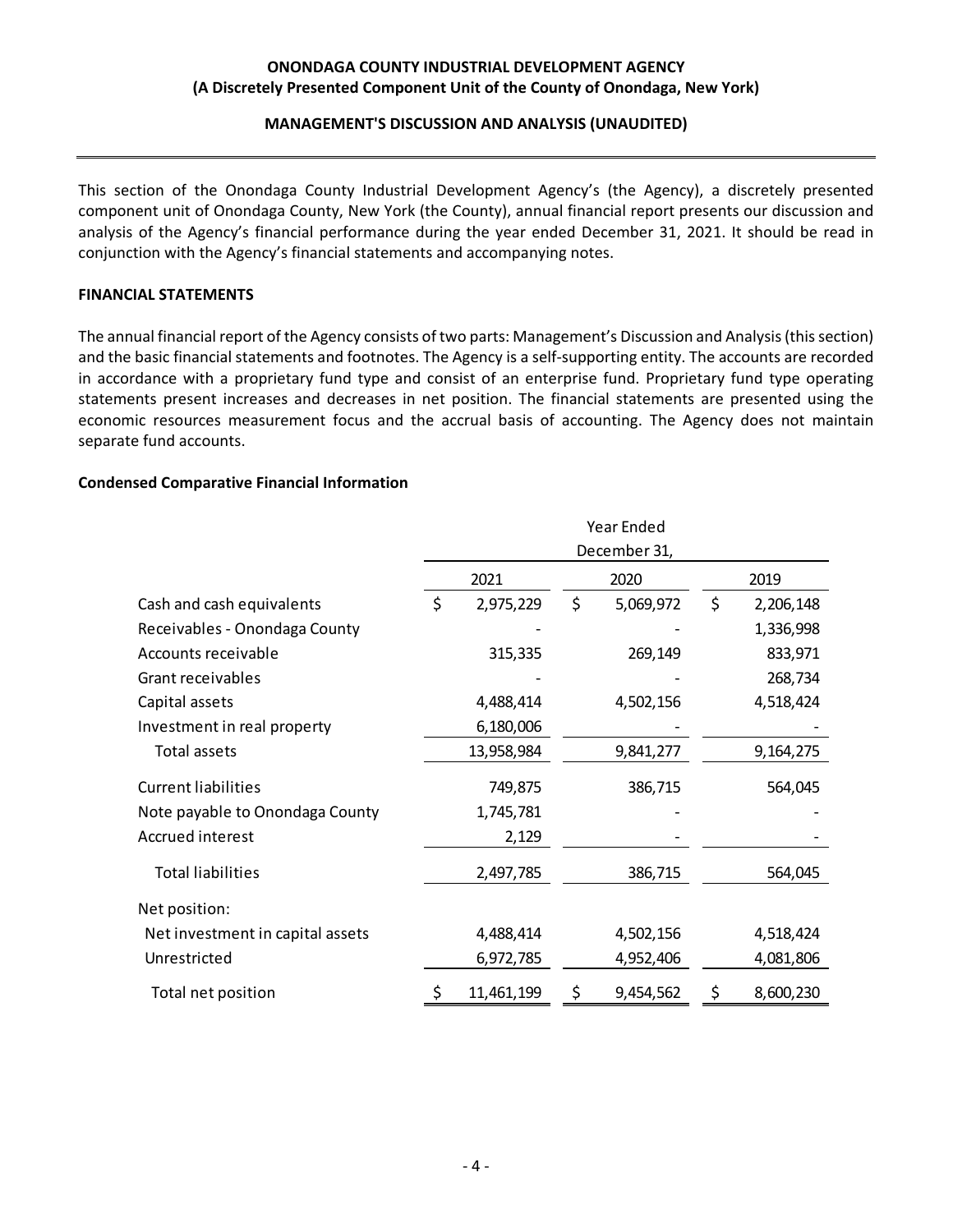#### **MANAGEMENT'S DISCUSSION AND ANALYSIS (UNAUDITED)**

#### **FINANCIAL STATEMENTS** (continued)

The change in assets, liabilities and net position categories for the year ended December 31, 2021 compared to December 31, 2020 included the following:

- Total operating cash decreased \$2,094,743 due to current operations, which included an increase of cash from Agency fees of \$1,299,570 and \$2,408,783 from Onondaga County reimbursements and note advances. The Agency spent \$5,526,280 in cash for investments in real property related to the White Pine Commerce Park site in 2021.
- Investment in real property represents the spending related to the White Pine Commerce Park for purchases of land, including incidental costs to purchase such land. The agency recognized \$6,180,006 in 2021 and through March 8, 2022, has already spent an additional \$3,830,574 which will be reflected in the 2022 financial statements.
- Current liabilities increased \$363,160, primarily due to the timing of professional fees related to the White Pine Commerce Park site which were included in accounts payable as of 2021.
- The note payable to Onondaga County of \$1,745,781 represents the advances against a new note agreement entered into with Onondaga County in 2021 which provides up to \$20,000,000 of available credit to assist the Agency in funding its program incentives, projects, asset development and work related improvements.
- The Agency's total net position increased \$2,006,637. Operating revenues exceeded operating expenses by \$2,008,027 in the current year, a net increase of \$1,155,272 from prior year primarily due to expenditures related to the White Pine Commerce Park which decreased \$727,171 compared to 2020. Incidental costs related to the purchase of land, including administrative, developmental, and professional fees totaling \$1,595,006 were included in investment in real property in 2021, related to the White Pine Commerce Park. In addition, Onondaga County did not charge the Agency for contractual support service expenses in 2021, compared to \$413,546 incurred for contractual support services in 2020.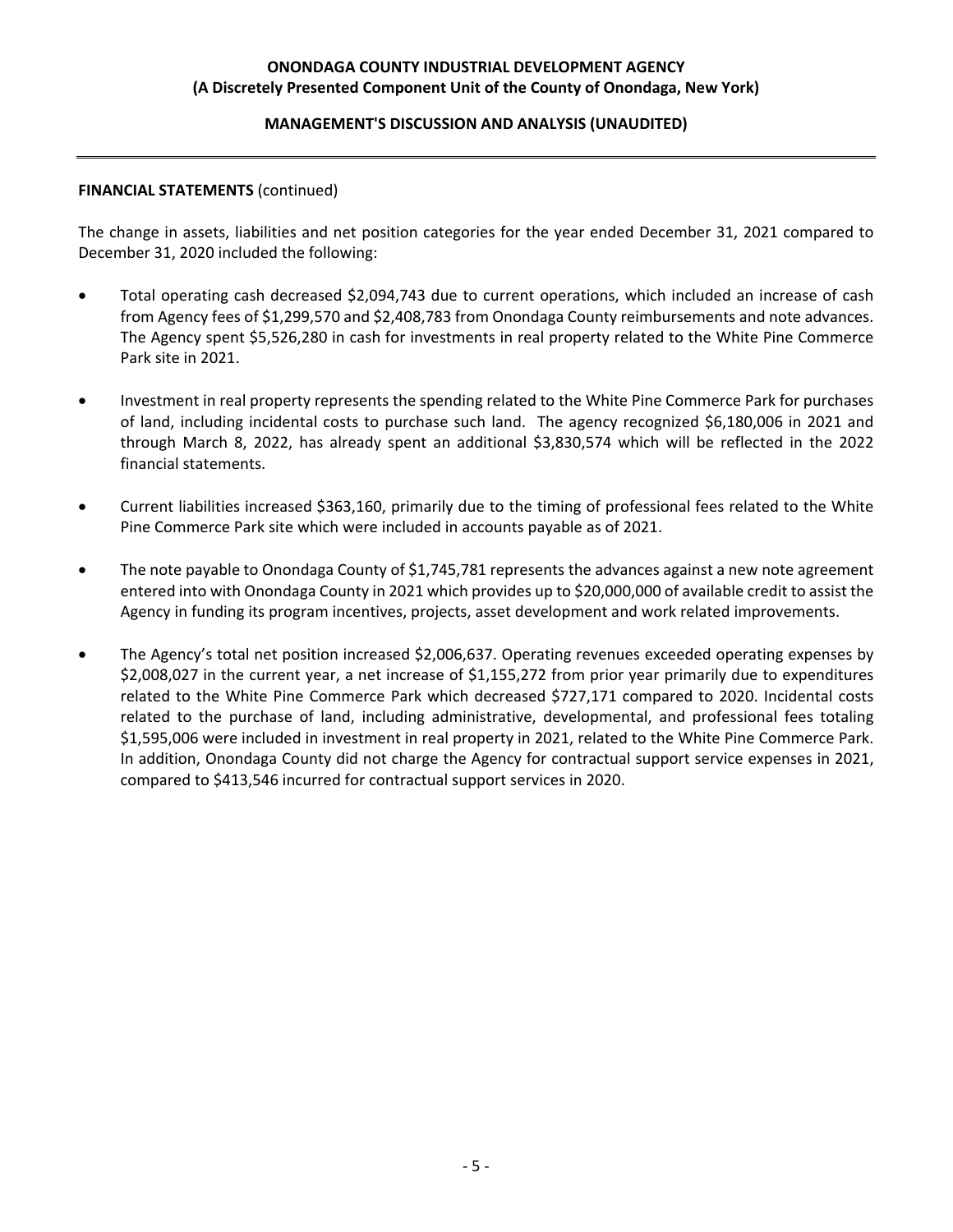### **MANAGEMENT'S DISCUSSION AND ANALYSIS (UNAUDITED)**

### **Condensed Comparative Financial Information** (continued)

|                                  | Year Ended   |            |      |           |   |           |  |
|----------------------------------|--------------|------------|------|-----------|---|-----------|--|
|                                  | December 31, |            |      |           |   |           |  |
|                                  |              | 2021       | 2020 |           |   | 2019      |  |
| Operating revenues               | \$           | 2,334,950  | \$   | 2,803,839 | Ş | 3,550,992 |  |
| Operating expenses               |              | 326,923    |      | 1,951,084 |   | 1,462,500 |  |
| Operating income (loss)          |              | 2,008,027  |      | 852,755   |   | 2,088,492 |  |
| Other revenues (expenses)        |              | (1, 390)   |      | 1,577     |   | 8,036     |  |
| Change in net position           |              | 2,006,637  |      | 854,332   |   | 2,096,528 |  |
| Net position - beginning of year |              | 9,454,562  |      | 8,600,230 |   | 6,503,702 |  |
| Net position - end of year       | ς            | 11,461,199 |      | 9,454,562 | ς | 8,600,230 |  |

Change in financial categories between the year ended December 31, 2021 and the year ended December 31, 2020 include the following:

- Operating Revenues decreased \$468,889, net in 2021 compared to a decrease of \$747,153 in 2020. This was primarily due to the following: 1) Decrease in overall Agency fees received of \$857,156 compared to 2020. Significant Agency fees included \$260,000 from Milton CAT, \$194,311 from UR‐Ban Villages PFA, LLC, and \$164,544 from LeMoyne Manor LLC; 2) Additional decrease in Agency fees of \$222,024 due to the write‐off of a note receivable determined by management to be uncollectible as of December 31, 2021; 3) Increase of \$663,002 in 2021 for reimbursement of costs related to the White Pine Commerce Park from Onondaga County; 4) Increase of \$165,552 for reimbursement of development costs from a utility company for work related to the White Pine Commerce Park and 5) Decrease of pass‐through income of \$117,430 compared to 2020 for services to other County economic development entities.
- Operating Expenses decreased \$1,624,161 in 2021. Contractual support services with Onondaga County decreased \$413,546 while development costs and professional fees decreased \$501,806 and \$295,718, respectively, compared to the previous year. In addition, financial assistance grants to help alleviate the economic damage that small businesses experienced as a result of the COVID‐19 pandemic decreased \$183,232 in 2021. Pass‐through expense decreased \$117,430 in 2021, consistent with related pass‐through income.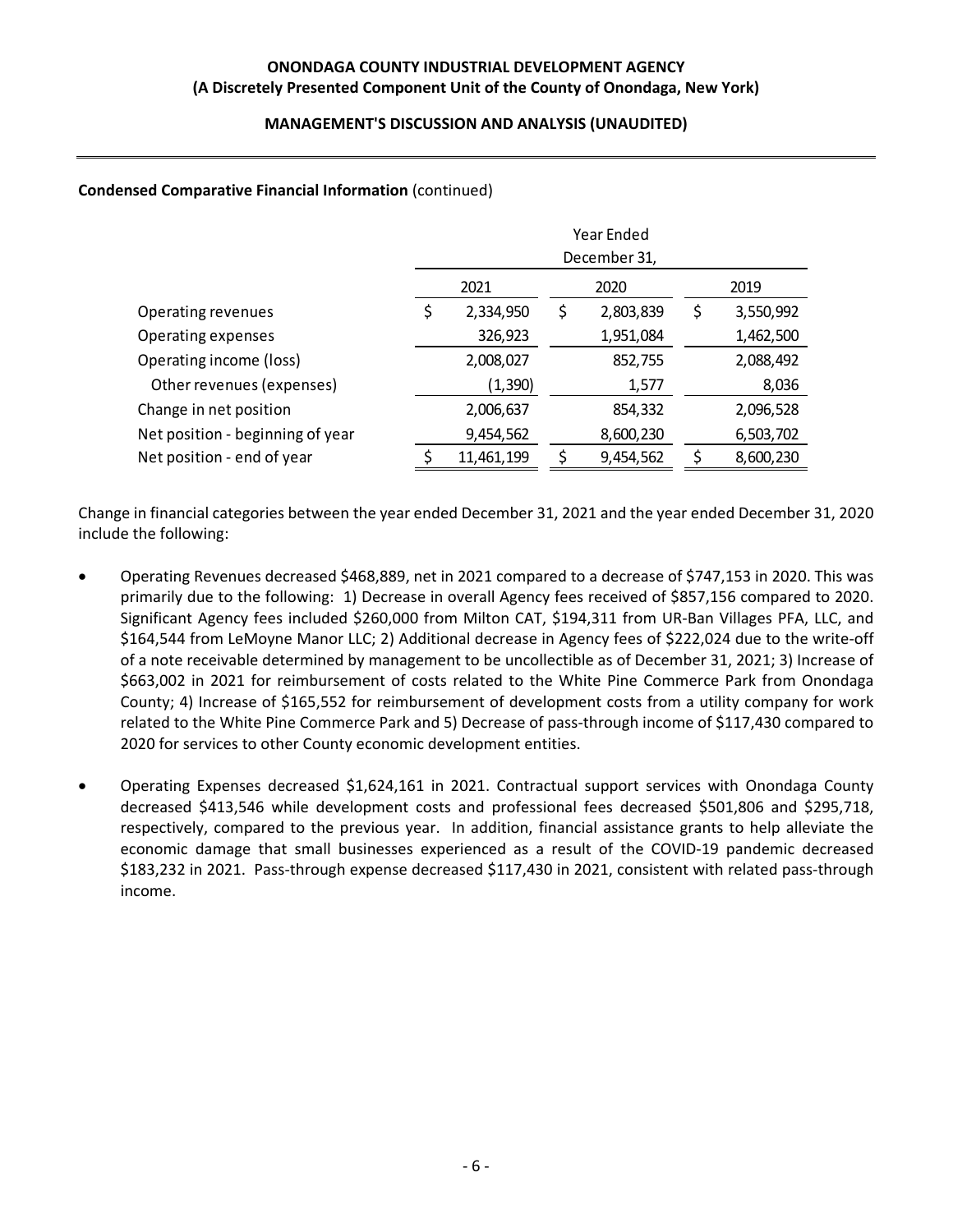#### **MANAGEMENT'S DISCUSSION AND ANALYSIS (UNAUDITED)**

#### **Analysis of Overall Financial Position and Results of Operations**

The Agency is engaged in activities to support economic growth in Onondaga County, including job creation and retention, and increasing the net wealth of the County. The Agency does not receive any general appropriations from local, county or state government to support its operations. The Agency collects revenue for its operating purposes from the issuance of bonds and straight lease transactions and from interest on investments. In the year ended December 31, 2021, the Agency received \$1,345,756 from agency and other fees, a decrease of \$1,079,180 from the prior year.

The Agency's staff services are provided by the Onondaga County Office of Economic Development. The Agency compensates the County for these services based on budgeted expenses; in 2021, the County did not charge the Agency for the expenses incurred.

#### **Capital Assets and Investment in Real Property**

As of December 31, 2021, the Agency's investment in capital assets was \$4,488,414, net of depreciation. The Agency's capital assetsinclude the White Pine Commerce Park parcels purchased priorto 2021 (\$3,327,146) (WPCP, formerly known as the Clay Business Park), land, buildings and equipment. WPCP is an undeveloped industrial park in the Town of Clay. The Agency acquired the land in the park for the purpose of attracting a large commercial/industrial project in the Town of Clay. WPCP parcels purchased in 2021 are classified as investment in real property. The Agency previously acquired property on North Salina Street, in the City of Syracuse, and is leasing the premises to Onondaga Community College to house a workforce development training program. Finally, the Agency invested in the rehabilitation of the real property at 800 Hiawatha Blvd, also in the City of Syracuse, whereby its capital asset of land is \$604,840

#### **Contacting the Agency's Financial Management**

This financial report is designed to provide Onondaga County citizens and taxpayers, and the clients of the Agency, with a general overview of the Agency'sfinances. If you have questions about thisreport or need additional financial information, contact the Executive Director, Onondaga County Industrial Development Agency, 333 West Washington Street, Suite 130, Syracuse, New York 13202.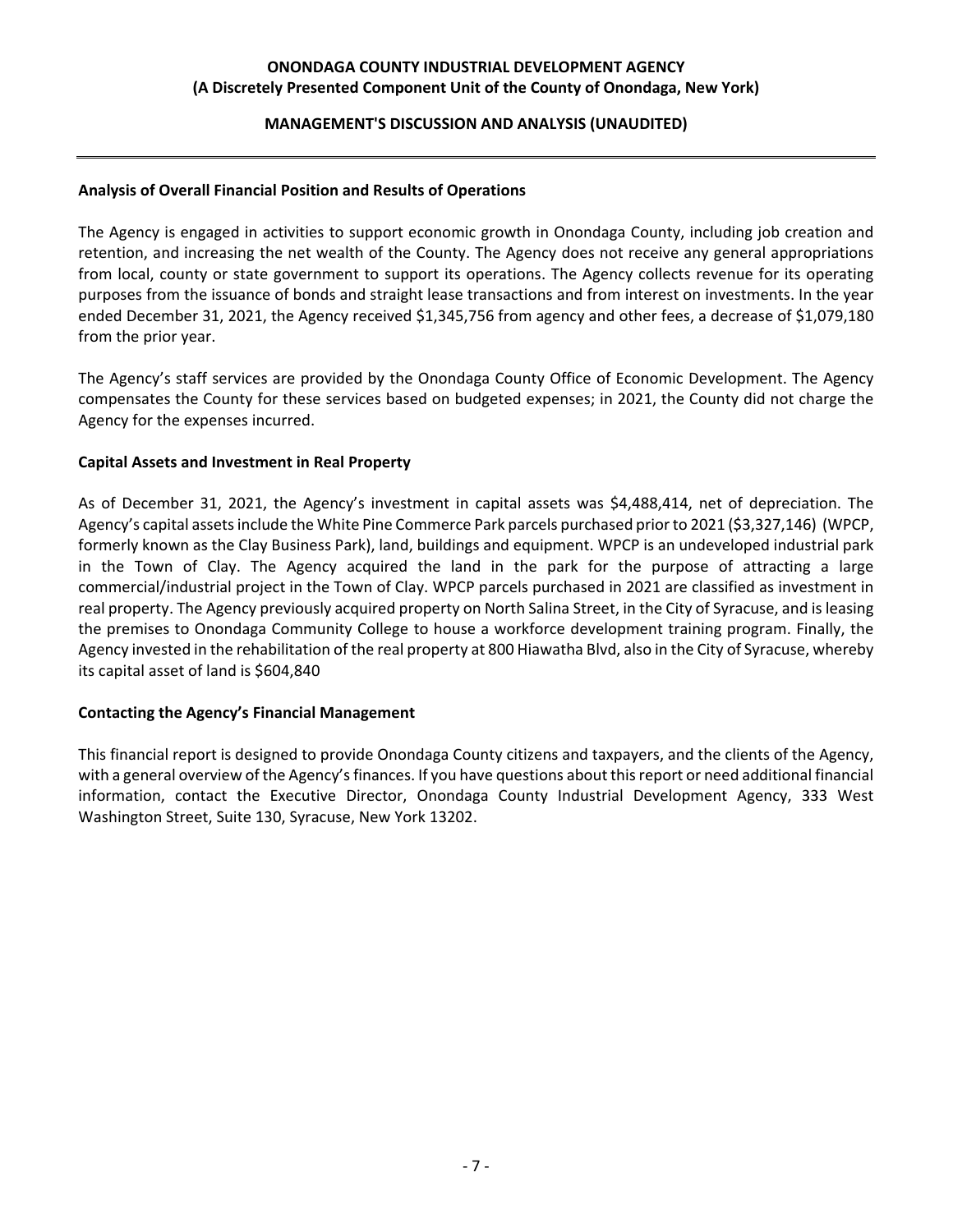#### **Statements of Net Position**

|                                          | <b>ASSETS</b>                       |                  |                 |
|------------------------------------------|-------------------------------------|------------------|-----------------|
|                                          |                                     | 2021             | 2020            |
| <b>Current assets</b>                    |                                     |                  |                 |
| Cash and cash equivalents - unrestricted |                                     | \$<br>2,975,229  | 5,069,972       |
| Receivables - agency fees                |                                     | 315,335          | 47,125          |
| Total current assets                     |                                     | 3,290,564        | 5,117,097       |
| <b>Non-current assets</b>                |                                     |                  |                 |
| Receivables - other agency fees          |                                     |                  | 222,024         |
| Capital assets, net                      |                                     | 4,488,414        | 4,502,156       |
| Investment in real property              |                                     | 6,180,006        |                 |
| Total non-current assets                 |                                     | 10,668,420       | 4,724,180       |
| <b>Total assets</b>                      |                                     | \$<br>13,958,984 | \$<br>9,841,277 |
|                                          | <b>LIABILITIES AND NET POSITION</b> |                  |                 |
| <b>Current liabilities</b>               |                                     |                  |                 |
| Accounts payable                         |                                     | \$<br>692,110    | \$<br>252,875   |
| Due to other governments                 |                                     | 32,765           | 108,840         |
| Deposits                                 |                                     | 25,000           | 25,000          |
| <b>Total current liabilities</b>         |                                     | 749,875          | 386,715         |
| <b>Non-current liabilities</b>           |                                     |                  |                 |
| Note payable to Onondaga County          |                                     | 1,745,781        |                 |
| Accrued interest                         |                                     | 2,129            |                 |
| Total non-current liabilities            |                                     | 1,747,910        |                 |
| <b>Total liabilities</b>                 |                                     | 2,497,785        | 386,715         |
| Net investment in capital assets         |                                     | 4,488,414        | 4,502,156       |
| <b>Unrestricted Net Position</b>         |                                     | 6,972,785        | 4,952,406       |
| Total net position                       |                                     | 11,461,199       | 9,454,562       |
|                                          |                                     | \$<br>13,958,984 | \$<br>9,841,277 |

The accompanying notes are an integral part of these financial statements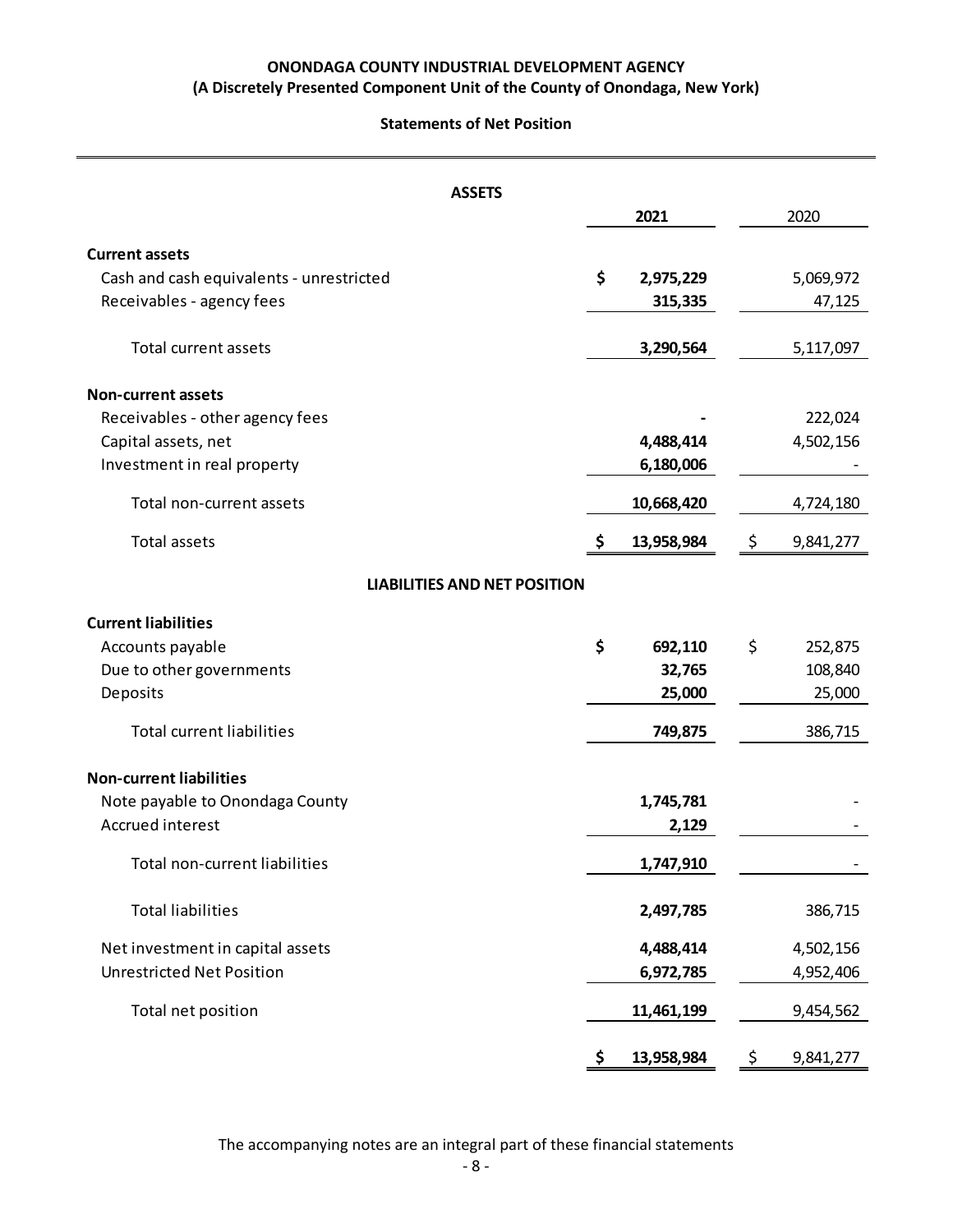## **Statements of Revenues, Expenses and Changes in Net Position**

|                                                | Year Ended December 31, |            |    |           |
|------------------------------------------------|-------------------------|------------|----|-----------|
|                                                | 2021                    |            |    | 2020      |
| <b>Operating revenue:</b>                      |                         |            |    |           |
| Agency and other fees                          | \$                      | 1,345,756  | \$ | 2,424,936 |
| Reimbursement - Onondaga County                |                         | 663,002    |    |           |
| Reimbursement of developmental costs           |                         | 165,552    |    |           |
| Pass-through income                            |                         | 2,910      |    | 120,340   |
| Rent income                                    |                         | 11,500     |    | 11,000    |
| Subsidies, grants, and donations               |                         | 134,116    |    | 241,225   |
| Other income                                   |                         | 12,114     |    | 6,338     |
| Total operating revenues                       |                         | 2,334,950  |    | 2,803,839 |
| <b>Operating expenses:</b>                     |                         |            |    |           |
| Contractual support services - Onondaga County |                         |            |    | 413,546   |
| General and administrative                     |                         | 215,680    |    | 330,589   |
| Development costs                              |                         |            |    | 501,806   |
| Financial assistance grants                    |                         | 41,907     |    | 225,139   |
| Pass-through expense                           |                         | 2,910      |    | 120,340   |
| Depreciation expense                           |                         | 16,898     |    | 16,268    |
| Professional fees                              |                         | 33,546     |    | 329,264   |
| Other expenses                                 |                         | 5,436      |    | 6,874     |
| Seminars and meetings                          |                         | 10,546     |    | 7,258     |
| Total operating expenses                       |                         | 326,923    |    | 1,951,084 |
| <b>Operating income</b>                        |                         | 2,008,027  |    | 852,755   |
| Non-operating income (expenses):               |                         |            |    |           |
| Interest income                                |                         | 739        |    | 1,577     |
| Interest expense                               |                         | (2, 129)   |    |           |
| Total non-operating income (expenses)          |                         | (1, 390)   |    | 1,577     |
| Change in net position                         |                         | 2,006,637  |    | 854,332   |
| Net position - beginning of the year           |                         | 9,454,562  |    | 8,600,230 |
| Net position - end of year                     | Ş                       | 11,461,199 | \$ | 9,454,562 |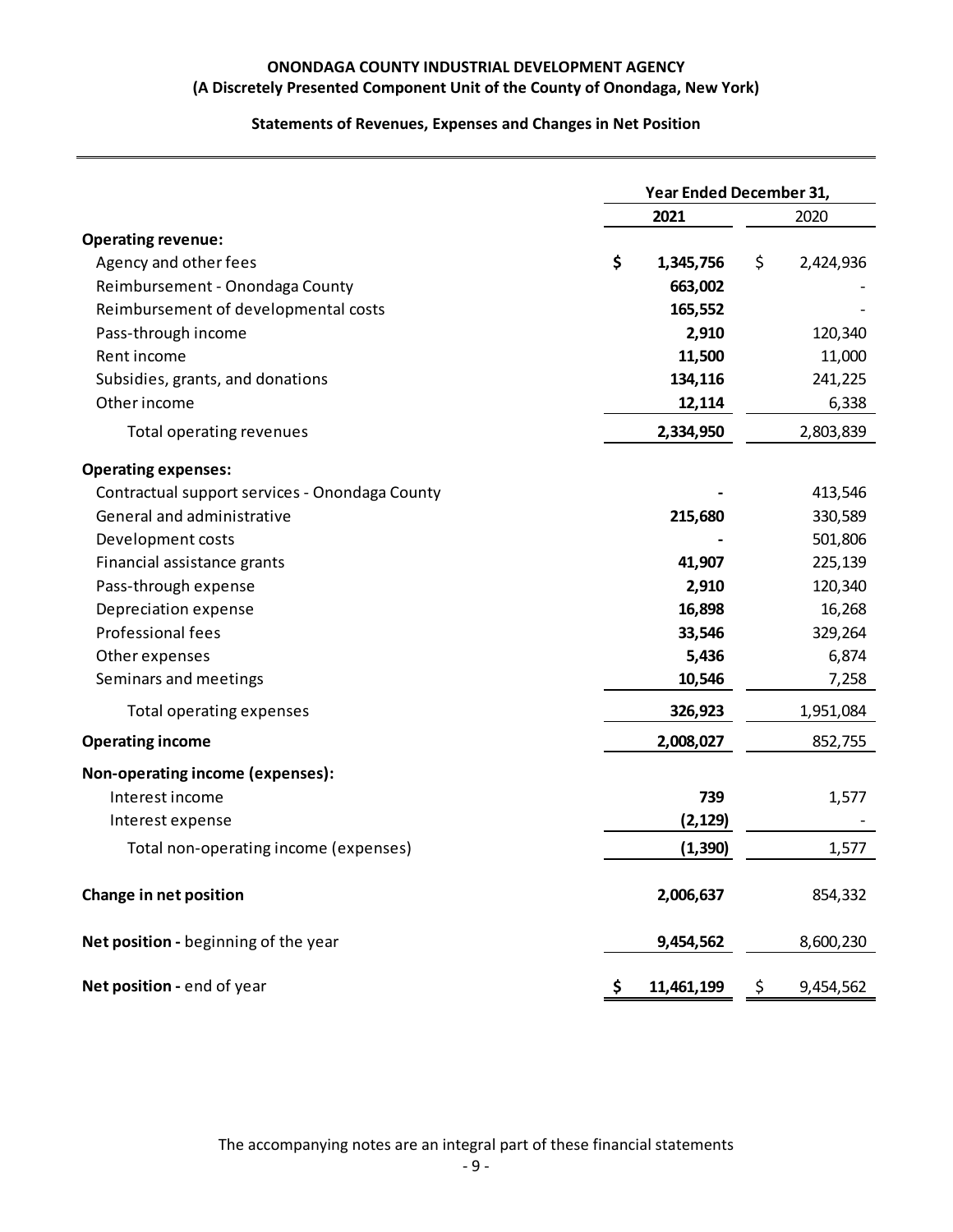### **Statements of Cash Flows**

|                                                              | <b>Years Ended December 31,</b> |             |    |            |
|--------------------------------------------------------------|---------------------------------|-------------|----|------------|
|                                                              |                                 | 2021        |    | 2020       |
| Cash flows from operating activities                         |                                 |             |    |            |
| Cash received for agency and other fees                      | \$                              | 1,299,570   | \$ | 2,989,758  |
| Cash received for reimbursement                              |                                 | 828,554     |    |            |
| Cash received for grants                                     |                                 | 134,116     |    | 509,959    |
| Cash received for rent and other fees                        |                                 | 23,614      |    | 17,338     |
| Cash received and due to other governments                   |                                 | (76, 075)   |    | 1,250,966  |
| Cash received for deposit                                    |                                 |             |    | 25,000     |
| Cash paid for economic development                           |                                 | (47, 686)   |    | (457, 628) |
| Cash paid for contractual support services                   |                                 |             |    | (726, 527) |
| Cash payments for professional services                      |                                 | (175, 164)  |    | (190, 752) |
| Cash payments for general and administrative expenses        |                                 | (212, 015)  |    | (345, 449) |
| Cash payment for financial assistance grants                 |                                 | (70, 759)   |    | (196, 287) |
| Cash payments for other operating expenses                   |                                 | (5, 436)    |    | (6, 873)   |
| Cash paid for seminars and meetings                          |                                 | (10, 546)   |    | (7, 258)   |
| Net cash flows from operating activities                     |                                 | 1,688,173   |    | 2,862,247  |
| Cash flows from capital and related financing activities     |                                 |             |    |            |
| Proceeds from note payable to Onondaga County                |                                 | 1,745,781   |    |            |
| Purchases of capital assets                                  |                                 | (3, 156)    |    |            |
| Investments in real property                                 |                                 | (5,526,280) |    |            |
| Net cash flows from capital and related financing activities |                                 | (3,783,655) |    |            |
| Cash flows from noncapital financing activities              |                                 |             |    |            |
| Net cash received for interest on notes outstanding          |                                 | 739         |    | 1,577      |
| Net cash flows from financing activities                     |                                 | 739         |    | 1,577      |
| Change in cash and cash equivalents                          |                                 | (2,094,743) |    | 2,863,824  |
| Cash and cash equivalents - beginning of year                |                                 | 5,069,972   |    | 2,206,148  |
| Cash and cash equivalents - end of year                      | \$                              | 2,975,229   | \$ | 5,069,972  |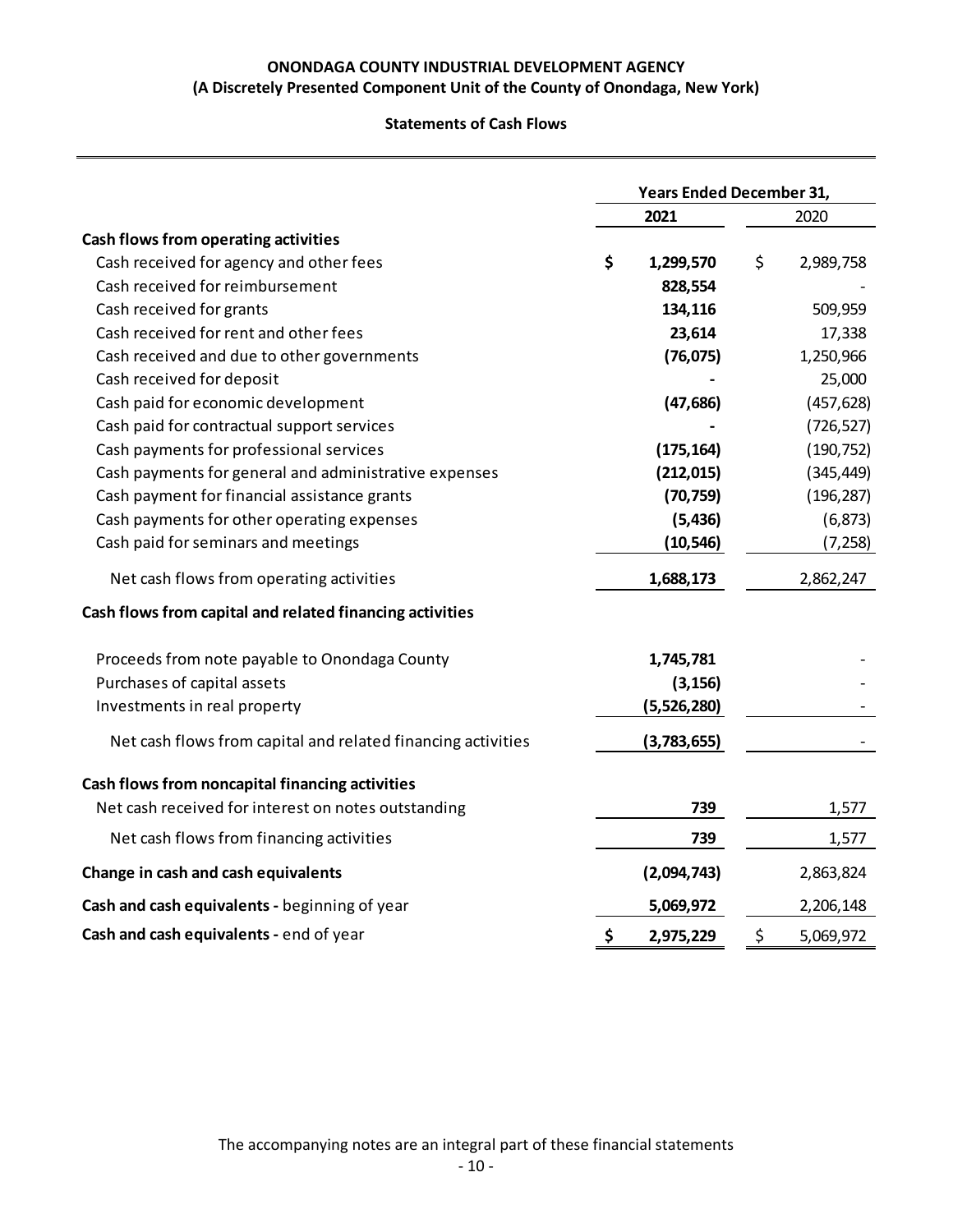**Statements of Cash Flows** (continued)

|                                                                                         | <b>Years Ended December 31,</b> |            |    |           |
|-----------------------------------------------------------------------------------------|---------------------------------|------------|----|-----------|
|                                                                                         |                                 | 2021       |    | 2020      |
| Reconciliation of operating income to net cash flows from                               |                                 |            |    |           |
| <b>Operating activities:</b><br>Operating income                                        | \$                              | 2,008,027  | \$ | 852,755   |
| Adjustment to reconcile operating income to net cash<br>flow from operating activities: |                                 |            |    |           |
| Depreciation                                                                            |                                 | 16,898     |    | 16,268    |
| Agency fee write off                                                                    |                                 |            |    | 488,642   |
| Changes in:                                                                             |                                 |            |    |           |
| Accounts receivable                                                                     |                                 | (46, 186)  |    | 76,180    |
| Receivables - Onondaga County                                                           |                                 |            |    | 1,336,998 |
| Grant receivable                                                                        |                                 |            |    | 268,734   |
| Accounts payable                                                                        |                                 | (214, 491) |    | 196,682   |
| Due to Onondaga County                                                                  |                                 |            |    | (312,981) |
| Due to other governments                                                                |                                 | (76, 075)  |    | (86,031)  |
| Deposits                                                                                |                                 |            |    | 25,000    |
| Net cash flows from operating activities                                                |                                 | 1,688,173  | Ş  | 2,862,247 |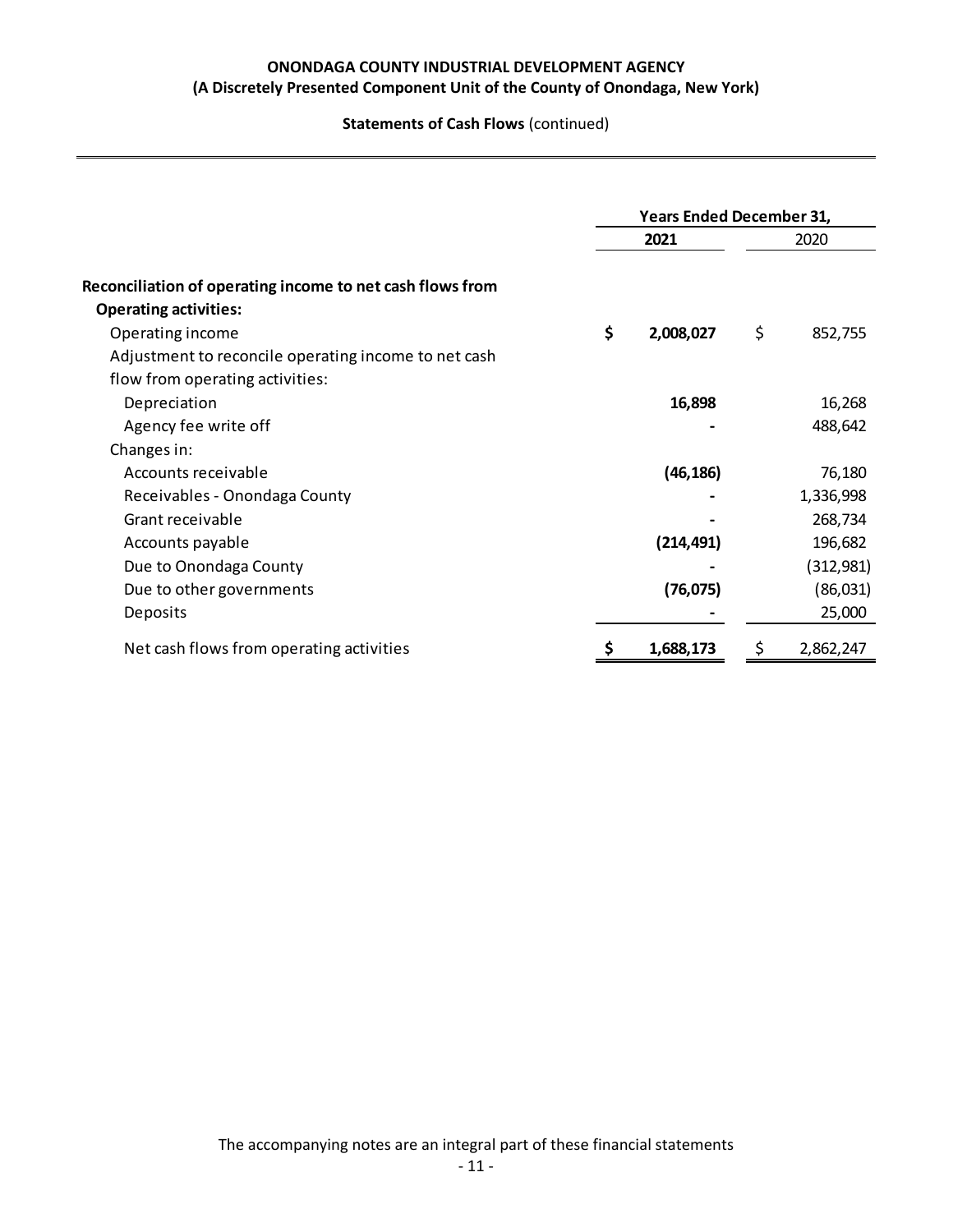#### **Notes to Financial Statements**

### **1. Organization**

The New York State Industrial Development Agency Act of 1969 provided for the use of industrial revenue bond financing for the expansion and growth of industry in New York State. The Onondaga County Industrial Development Agency (the Agency) was created in accordance with the provisions of this Act in 1970 by a resolution passed by the County of Onondaga, New York (the County) Legislature.

The Agency is a special-purpose government, a financing authority, which is a separate legal entity, governed by a board consisting of seven board members. The Agency was formed to promote and develop the economic growth of the County and to assist in attracting industry to the County through bond and sale/leaseback financing programs and other activities. The Agency created under this Act is a corporate governmental agency constituting a public benefit corporation.

The County Legislature appoints the entire governing board and there is a potential for the County to impose its will on the Agency, and as such, the Agency is considered a discretely presented component unit of the County based on the criteria set forth by the Governmental Accounting Standards Board (GASB).

#### **2. Summary of Significant Accounting Policies**

#### **Measurement Focus and Basis of Accounting**

The Agency operates as an enterprise fund. Enterprise funds utilize an "economic resources" measurement focus. The accounting objectives of this measurement focus are the determination of operating income, changes in net position, financial position, and cash flows. All assets and liabilities (whether current or noncurrent) and deferred inflows and outflows associated with their activities are reported. Fund equity is classified as net position.

The Agency utilizes the accrual basis of accounting. Under the accrual basis of accounting, revenues are recognized when earned and expenses are recorded when the liability is incurred or an economic asset is used.

#### **Estimates**

The preparation of financial statements in conformity with accounting principles generally accepted in the United States of America requires management to make estimates and assumptions that affect the reported amounts of assets and liabilities and disclosure of contingent assets and liabilities at the date of the financial statements and the reported amounts of revenues and expenses during the reporting period. Actual results could differ from these estimates.

#### **Income Tax Status**

The Agency is a governmental corporation, exempt from federal and state income taxes. New York State Public Authorities Law, Title 10, Section 2975‐A established a cost recovery of central governmentalservices to various public authorities. On November 1 of each year, the Director of the Division of Budget determines the assessment amount owed under this section by each industrial development agency in New York State.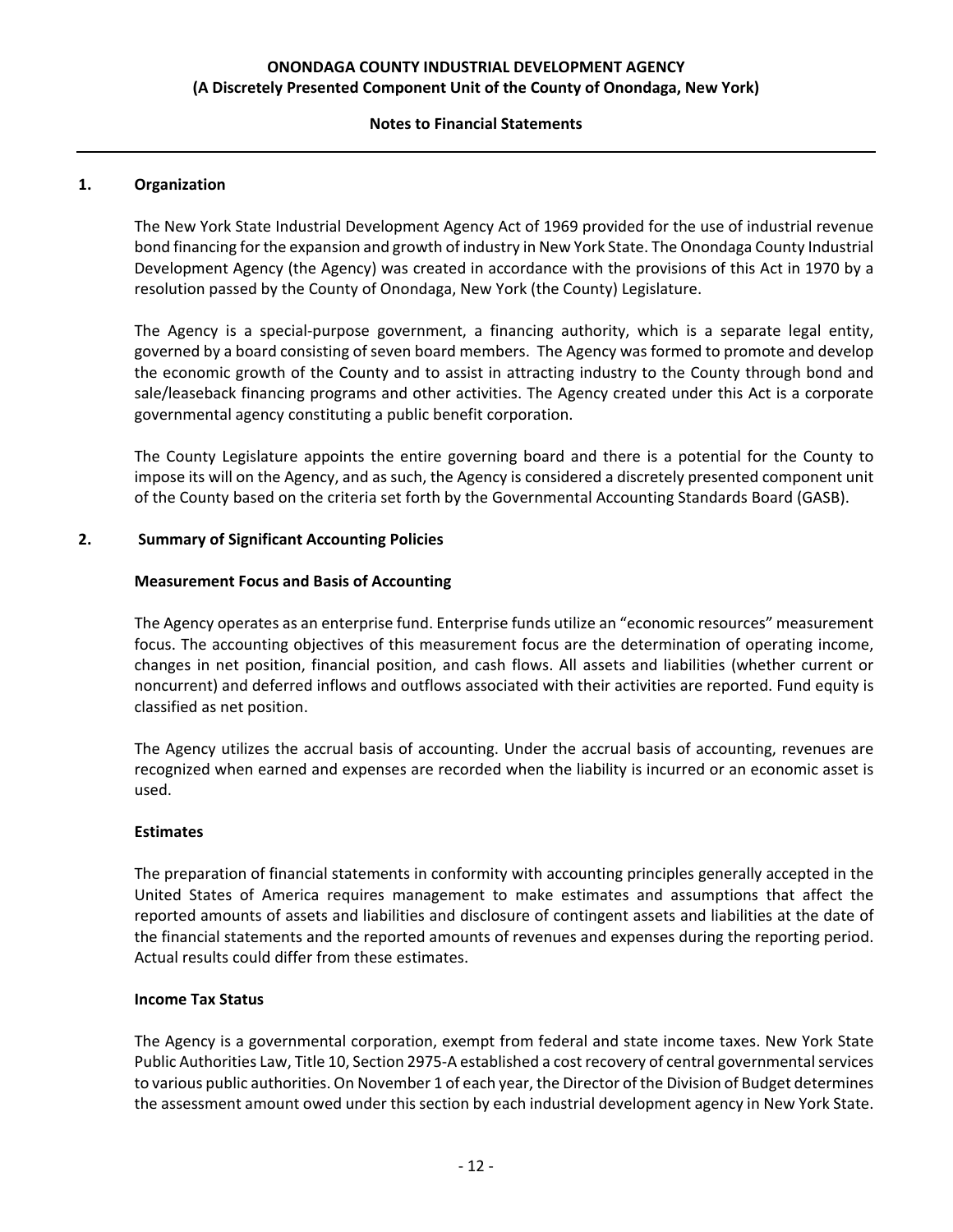### **Notes to Financial Statements**

### **2. Summary of Significant Accounting Policies** (continued)

#### **Cash and Cash Equivalents**

Cash and cash equivalents consist of cash held in checking and money market accounts.

#### **Accounts Receivable**

Accounts receivable are stated at their outstanding balances. The Agency considers all accounts receivable to be fully collectible. If collection becomes doubtful, the Agency will eitherset up an allowance for doubtful accounts or if deemed completely uncollectible, the accounts will be charged against income in the current period. Unpaid balances remaining after the stated payment terms are considered past due. Recoveries of previously charged off accounts are recorded when received.

Management did not believe an allowance for doubtful accounts was necessary at December 31, 2021 and 2020.

### **Capital Assets**

Capital asset purchases are recorded at historical cost or fair market value at the date of acquisition. Depreciation expense is recorded on a straight‐line basis over the assets' estimated useful life of 5 to 39 years. The Agency's policy is to capitalize all additions greater than \$1,000 with a useful life of more than 5 years.

#### **Pollution Remediation Obligations**

Pollution remediation obligation are obligations to address the current or potential detrimental effects of existing pollution by participating in pollution remediation activities. Obligations to clean up spills of hazardous wastes or hazardous substances and obligations to remove contamination such as asbestos are pollution remediation obligations. Pollution remediation activities may include the following: (1) precleanup activities, such as site assessments and site investigations, (2) cleanup activities, (3) government oversight and enforcement‐related activities and (4) operation and maintenance of the remedy, including post remediation monitoring. Pollution remediation outlays including outlays for property, plant and equipment are expensed when a liability is incurred. The Agency will capitalize certain pollution remediation outlays for properties for which it anticipates a future sale. The Agency will only capitalize amounts that would result in the carrying amount of the property to not exceed its estimated fair value upon completion of the remediation. The Agency currently has a parcel of land with known pollution and is currently performing various remediation activities. The carrying amount of this parcel of land is \$604,840 as of December 31, 2021 and 2020.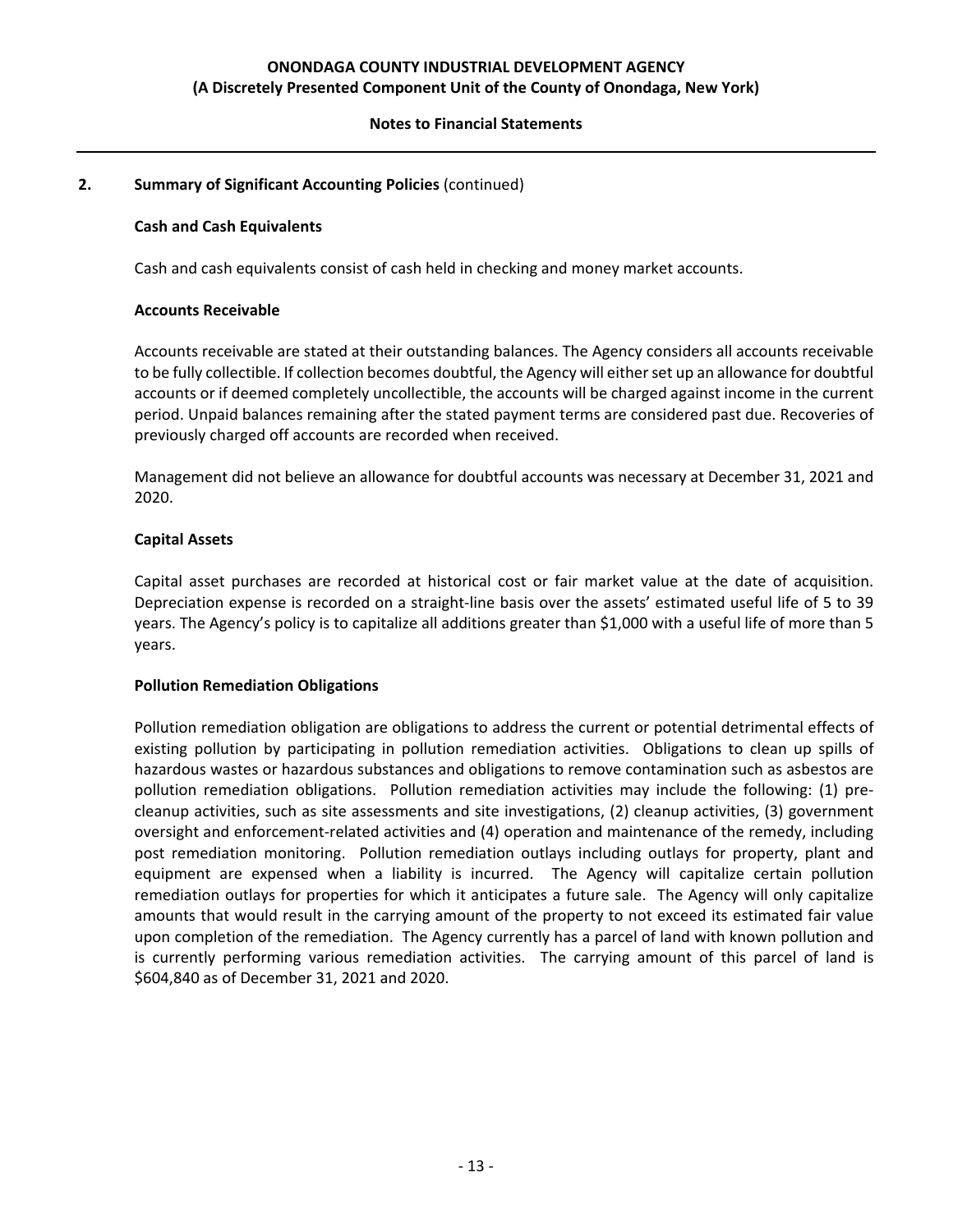#### **Notes to Financial Statements**

### **2. Summary of Significant Accounting Policies** (continued)

#### **Investment in Real Property**

The Agency considers investment in real property to be real property that is acquired and held primarily for the purpose of income or profit and has a present service capacity based solely on its ability to generate cash or be sold to generate cash. Investment in real property purchases are recorded at cost, including (1) the contract/purchase price; (2) the costs of closing the transaction and obtaining title, including commissions, options, legal fees, title search, insurance, and past due taxes; (3) the costs of surveys; and (4) the cost of preparing the property for its intended use.

At December 31, 2021, investment in real property consists of land related to the White Pine Commerce Park purchased with the intention to expand the Park to approximately 1,250 acres to meet the larger geographic footprint necessary to support future development. The investment in real property balance at December 31, 2021 is comprised of the purchase price and following incidental costs:

| Purchase price                        | 4,585,000 |
|---------------------------------------|-----------|
| Administrative costs:                 |           |
| Insurance                             | 6,872     |
| Taxes and tax credits                 | 21,380    |
| Closing costs                         | 69,191    |
| Option agreement fee                  | 100,000   |
| Legal fees                            | 1,104,703 |
| Site analysis and developmental costs | 292,860   |
| Balance - December 31, 2021           | 6,180,006 |

#### **Operating Revenues and Non‐Operating Revenues**

The Statements of Revenues, Expenses, and Changes in Net Position distinguishes between operating and non‐operating revenues. Operating revenues, such as fee and rental income, result from exchange transactions associated with the principal activities of the Agency. Exchange transactions are those in which each party to the transaction receives or gives up essentially equal values. Non-operating revenues arise from exchange transactions not associated with the Agency's principal activities and from all non‐exchange transactions.

#### **Revenue Recognition**

Agency and other fee revenue are recognized by the Agency at the date of closing when the related bonds are issued. Interest income is recorded when earned.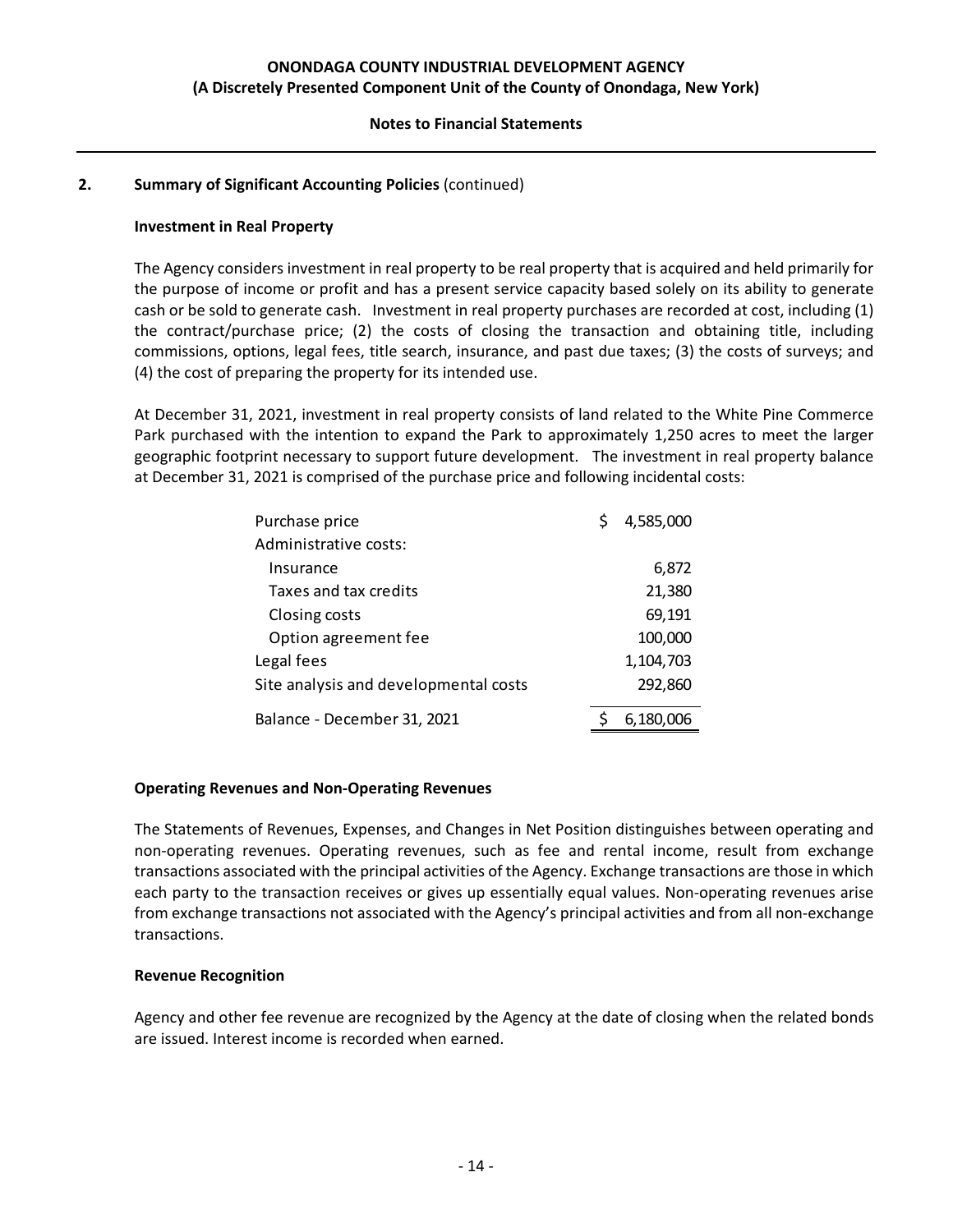#### **Notes to Financial Statements**

### **2. Summary of Significant Accounting Policies** (continued)

#### **Net Position**

GASB requires the classification of net position into three components. These classifications are displayed in three components below:

- a. Net investment in capital assets capital assets including restricted capital assets, net of accumulated depreciation and reduced by the outstanding balances of any bonds, mortgages, notes, or other borrowings that are attributable to the acquisition, construction, or improvement of those assets.
- b. Restricted net position ‐ net position with constraints placed on their use either by (1) external groups such as creditors or laws or regulations of other governments; or (2) law through constitutional provisions or enabling legislation.
- c. Unrestricted net position ‐ all other assets that do not meet the definition of net investment in capital assets or restricted net position.

It is the Agency's policy to first apply restricted resources when an expense is incurred for purposes for which both restricted and unrestricted net position is available.

#### **3. Financial Assistance Program**

The Agency provided grants to small businesses and not-for-profit corporations for the purpose of acquiring personal protective equipment (PPE) and/or installing fixtures necessary to prevent the spread of COVID‐ 19 in accordance with New York State General Municipal Law (GML) enacted in June 2020. The grants cannot exceed \$10,000 and must meet eligibility criteria as described in GML. The total amount of grants disbursed was \$70,759 and \$196,287 for the year ended December 31, 2021 and 2020, respectively.

#### **4. Tax Abatement Programs**

The Industrial Development Agency Act (the "Act") of New York State sets forth the powers that the Agency can carry out. In accordance with the Act, the Agency was created to stimulate economic development, growth, and general prosperity for the people of Onondaga County by using incentives, rights, and powers in an efficient and cooperative manner. Qualified Agency projects are eligible for sales, mortgage, and real property tax exemptions. The Agency many also assist a projects' financing by issuing taxable and tax exempt bonds and by providing information on complementary financing such as fixed asset and working capital lending programs.

The Agency has instituted a Uniform Tax Exemption Policy ("UTEP") (last revised 9/15/20) which provides guidelines for the granting of real property, mortgage recording, and sales and use tax exemptions. To be eligible for financial assistance, the recipient of the financial assistance must abide by the requirements of this policy and complete an application process as instituted by the Agency.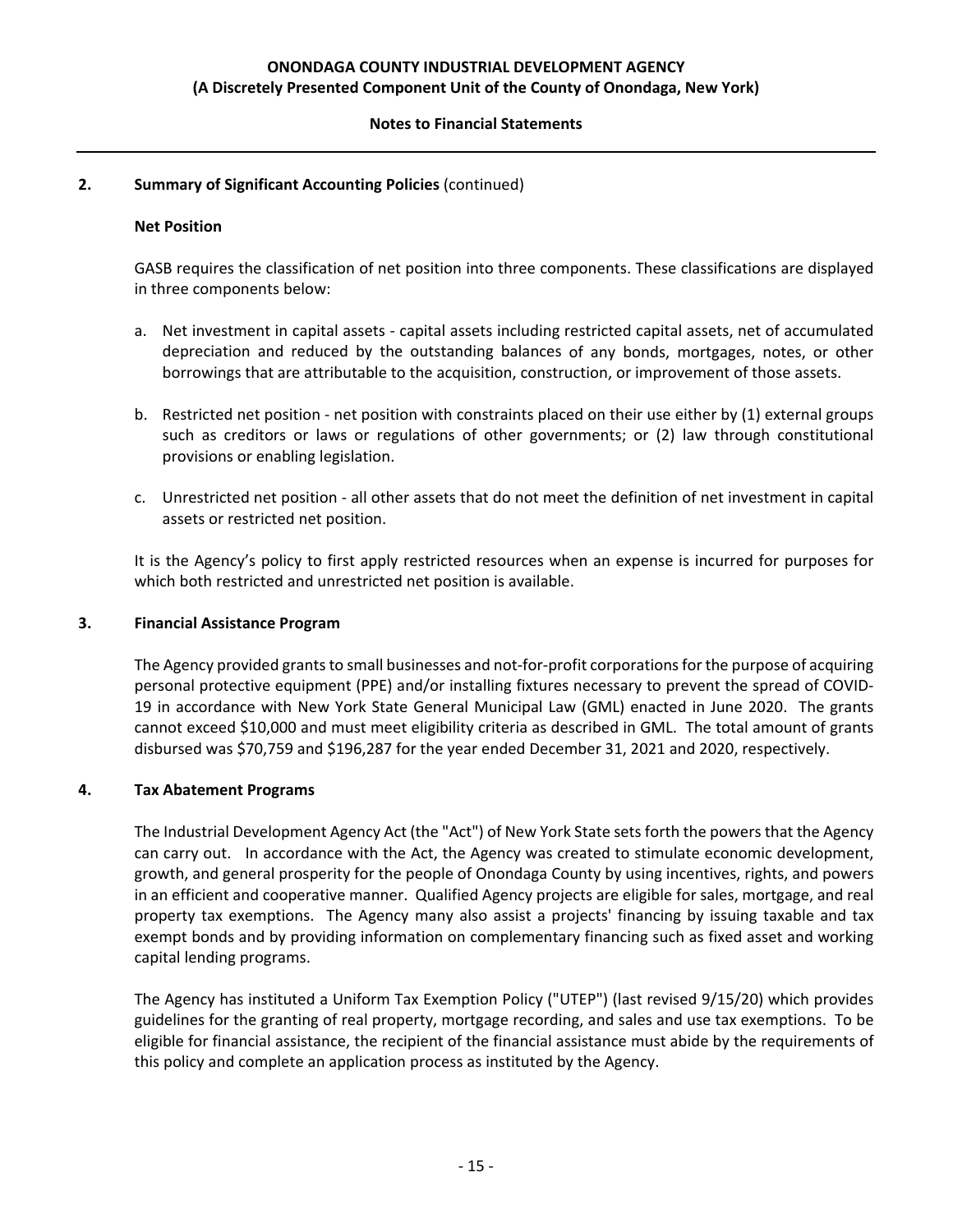#### **Notes to Financial Statements**

#### **4. Tax Abatement Programs** (continued)

In accordance with New York State General Municipal Law, the Agency has instituted a Recapture Policy (last revised 6/20/16) which allows for the recapture of financial incentive assistance provided to recipients for failure to comply with such Recapture Policy. New York State requires a mandatory recapture of the New York State portion of sales and use taxes for recipients for which the recipient was a) not entitled to; b) in excess of the amounts authorized by the Agency; c) for property or services not authorized by the Agency; and/or d) for a recipient that has failed to comply with material term or condition to use of the property or services in the manner required by any of the project documents between the recipient and the Agency. With respect to all other financial assistance provided to the recipient, the Agency shall have the right to suspend, discontinue, recapture or terminate financial assistance to any recipient to the extent that: a)for projects that utilized local sales and use tax exemptions, the project was not entitled to such exemptions, such exemptions were in excess of the amounts authorized by the Agency, and/or such exemptions were for property or services not authorized by the Agency; b) the recipient, upon completion of their project, fails to reach and maintain at least 75% of its employment requirements for job creation and/or retention; c) the total investment actually made with respect to the project at the project's completion date is less than 75% of its investment requirement; d) the recipient fails to provide annually to the Agency certain information to confirm that the project is achieving the investment, job retention, job creation, and other objectives of the project; or e) there otherwise occurs any event of default under any project document or material violation of the terms and conditions of any project document.

The Agency has not made any commitments as part of the agreements other than to reduce taxes. The Agency has chosen to disclose information about its tax abatement agreements individually. The Agency has listed all of its projects that were approved for the periods ended December 31, 2021 and 2020:

|                                                           | December 31, 2021 |          |    |           |                                |    |              |
|-----------------------------------------------------------|-------------------|----------|----|-----------|--------------------------------|----|--------------|
|                                                           | Abatement         |          |    |           |                                |    |              |
| Project                                                   |                   | Mortgage |    | Sales     | PILOT                          |    | Total        |
| Camillus Mills Redevelopment Co., Inc. & Camillus Mills   |                   |          |    |           |                                |    |              |
| Phase II, LLC                                             | \$                | 84,750   | Ś. | 349,800   | \$<br>$\overline{\phantom{a}}$ | \$ | 434,550      |
| UR-Ban Villages PFA, LLC                                  |                   | 116,587  |    | 1,163,592 | 1,088,875                      |    | 2,369,054    |
| Taft Solar, LLC & SLH II LLC                              |                   |          |    | 37,128    | 183,116                        |    | 220,244      |
| <b>NYCANNA LLC</b>                                        |                   |          |    | 800,000   |                                |    | 800,000      |
| RPNY Solar 5 LLC                                          |                   | 12,200   |    | 55,340    | 156,652                        |    | 224,192      |
| <b>SSC Cicero LLC</b>                                     |                   |          |    |           | 33,049                         |    | 33,049       |
| Stewart Hancock Partners LLC & Dunn Tire LLC              |                   | 37,425   |    | 250,000   | 284,900                        |    | 572,325      |
| Ultra Dairy LLC                                           |                   |          |    | 180,000   | 253,677                        |    | 433,677      |
| Ranalli Super DC LLC                                      |                   | 225,000  |    | 1,920,000 | 3,859,115                      |    | 6,004,115    |
| C <sub>2</sub> NY Sentinel Heights Solar LLC              |                   |          |    | 306,250   | 1,243,328                      |    | 1,549,578    |
| <b>Brolex Plank Road LLC</b>                              |                   | 38,250   |    | 204,400   |                                |    | 242,650      |
| DL Manufacturing, Inc. & Metz Properties LLC              |                   | 13,125   |    | 76,000    | 363,531                        |    | 452,656      |
| Treyjay LOSO LLC                                          |                   | 353,700  |    | 2,500,000 |                                |    | 2,853,700    |
| <b>OYA Camillus A LLC</b>                                 |                   |          |    | 295,810   | 611,799                        |    | 907,609      |
| OYA Camillus B LLC                                        |                   |          |    | 300,673   | 625,963                        |    | 926,636      |
| Milton Real Properties of Massachusetts LLC & Southworth- |                   |          |    |           |                                |    |              |
| Milton, Inc. d/b/a Milton CAT                             |                   |          |    | 1,040,000 |                                |    | 1,040,000    |
|                                                           | \$                | 881,037  | \$ | 9,478,993 | \$8,704,005                    |    | \$19,064,035 |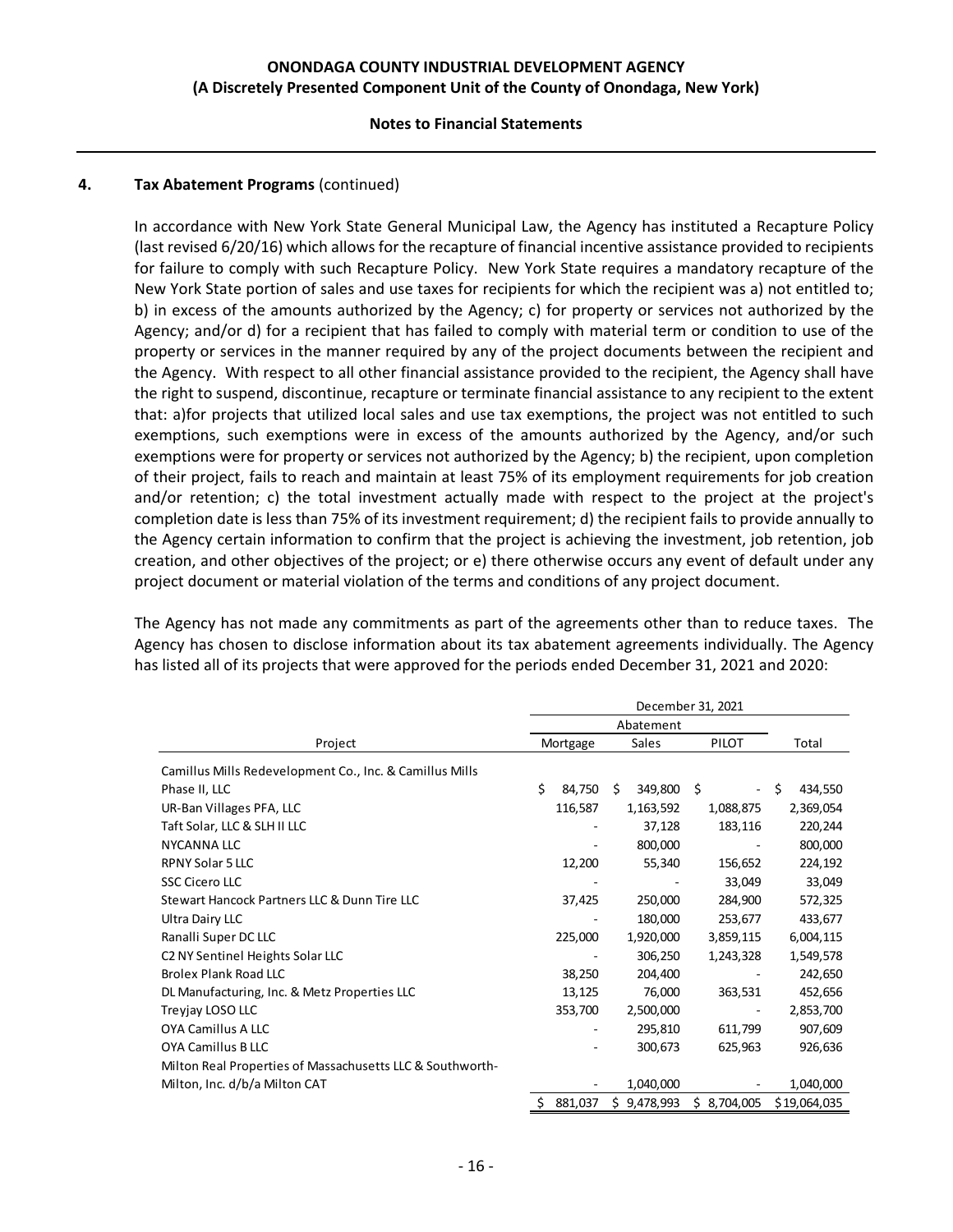### **Notes to Financial Statements**

### **4. Tax Abatement Programs** (continued)

|                                                            | December 31, 2020 |          |    |           |                 |    |              |
|------------------------------------------------------------|-------------------|----------|----|-----------|-----------------|----|--------------|
|                                                            | Abatement         |          |    |           |                 |    |              |
| Project                                                    |                   | Mortgage |    | Sales     | PILOT           |    | Total        |
| 629 LeMoyne Manor LLC                                      | \$                | 90,000   | Ś  | 438,240   | 1,052,604<br>S. | S. | 1,580,844    |
| <b>Abundant Solar Power</b>                                |                   | 34,498   |    | 345,576   | 96,249          |    | 476,323      |
| Cicero Energy Storage I LLC                                |                   | 68,618   |    | 768,000   | 211,569         |    | 1,048,187    |
| Cicero Energy Storage II LLC                               |                   | 68,938   |    | 768,000   | 64,074          |    | 901,012      |
| Empire Polymer Holdings LLC & Empire Polymer Solutions LLC |                   | 42,264   |    | 570,817   | 1,829,919       |    | 2,443,000    |
| <b>Milton CAT</b>                                          |                   | 187,000  |    | 1,040,000 | ۰               |    | 1,227,000    |
| OYA Church Road A LLC                                      |                   |          |    | 361,800   | 1,299,751       |    | 1,661,551    |
| SSC Lysander LLC                                           |                   |          |    |           | 905,855         |    | 905,855      |
| Taft Solar LLC                                             |                   |          |    | 169,920   | 835,265         |    | 1,005,185    |
| Tessy Plastic 2020 Elbridge Expansion                      |                   |          |    | 323,600   | 802,663         |    | 1,126,263    |
| Tracey Road Equipment Inc.                                 |                   | 29,250   |    | 160,000   | 124,912         |    | 314,162      |
| Ultra Dairy LLC                                            |                   |          |    | 400,000   | 224,336         |    | 624,336      |
|                                                            | S                 | 520,568  | Ś. | 5,345,953 | 7,447,197<br>S. |    | \$13,313,718 |

#### **5. Deposits with Financial Institutions and Investments**

The Agency follows an investment and deposit policy, the overall objective of which is to adequately safeguard the principal amount of funds invested or deposited; conform with federal, state and other legal requirements; and provide sufficient liquidity of invested fundsin order to meet obligations asthey become due. Oversight of investment activity is the responsibility of the Executive Director.

Monies must be deposited in Federal Deposit Insurance Corporation (FDIC) insured commercial banks or trust companies located within and authorized to do business in New York State (the State). Collateral is required for deposits and certificates of deposit not covered by FDIC insurance. Obligations that may be pledged as collateral are those identified in New York State General Municipal Law, Section 10 and outlined in the New York State Comptroller's Financial Management Guide.

#### **Interest Rate**

Risk Interest rate risk isthe risk that the fair value of investments will be affected by changing interest rates. The Agency has an investment policy that limits investment maturities as a means of managing its exposure to fair value losses arising from increasing interest rates.)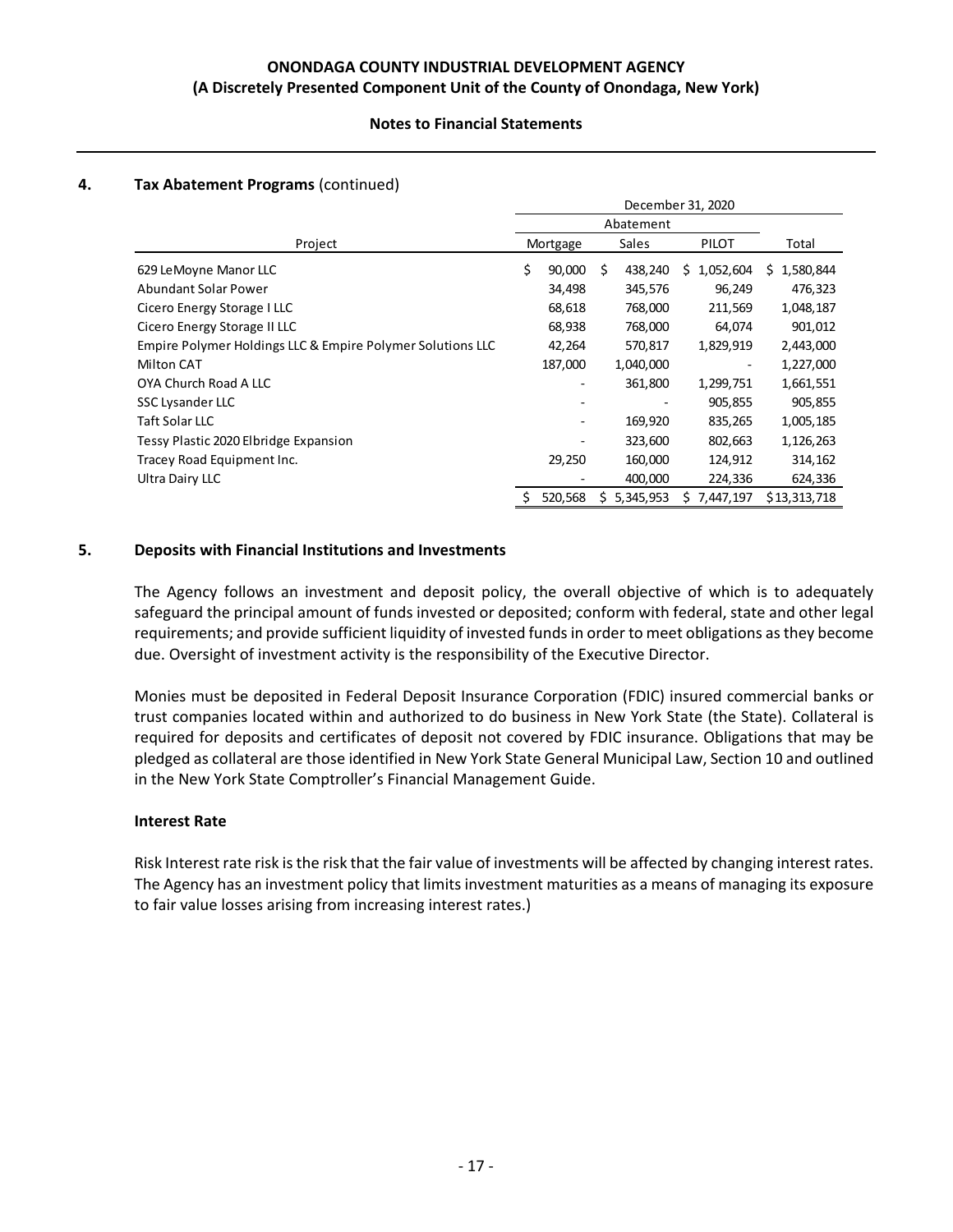### **Notes to Financial Statements**

### **5. Deposits with Financial Institutions and Investments**

### **Credit Risk**

The Agency's policy is to minimize the risk of loss due to failure of an issuer or other counterparty to an investment to fulfill its obligations. The Agency's investments and deposit policy authorizes the Agency to purchase the following types of investments:

- Obligations of the United States of America;
- Obligations where payment of principal and interest are guaranteed by the United States of America;
- Obligations of New York State;
- Special time deposit account; and
- Certificates of deposit.

#### **Custodial Credit Risk**

Custodial credit risk is the risk that, in the event of a failure of a depository financial institution, the reporting entity may not recover its deposits. In accordance with the Agency's investment and deposit policy, all deposits of the Agency including certificates of deposit and special time deposits, in excess of the amount insured under the provisions of the Federal Deposit Insurance Act (FDIA) shall be secured by a pledge of securities with an aggregate value equal to the aggregate amount of deposits.

The Agency restricts the securities to the following eligible items:

Obligations issued, or fully insured or guaranteed as to the payment of principal and interest, by the United States of America, an agency thereof or a United States government sponsored corporation;

- Obligations partially insured or guaranteed by an agency of the United States of America;
- Obligations issued or fully insured or guaranteed by the State of New York;
- Obligations issued by a municipal corporation, school district or district corporation of New York State;
- Obligations issued by states (other than New York State) of the United States of America rated in one of the two highest rating categories by at least one Nationally Recognized Statistical Rating Organization (NRSRO).

The Agency maintained cash balances of \$2,975,229 and \$5,069,972 in cash and cash equivalents at December 31, 2021 and 2020, respectively, with financial institutions insured by the Federal Deposit Insurance Corporation (FDIC) up to \$250,000 per bank for interest bearing and non‐interest bearing accounts. The remaining balance was collateralized by a third party in accordance with New York State General Municipal Law, Section 10 and the Agency's policies.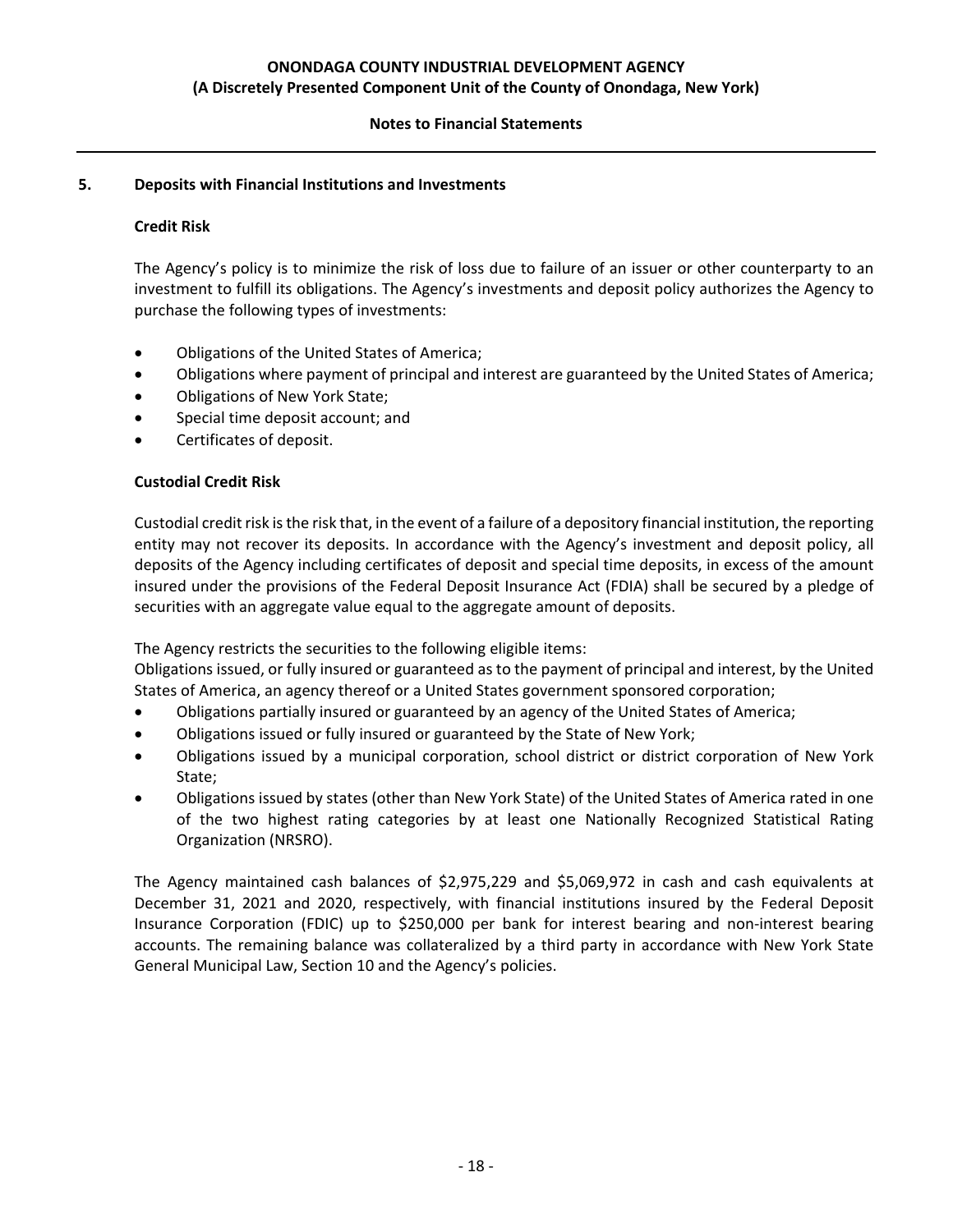#### **Notes to Financial Statements**

## **6. Capital Assets**

Capital asset activity for the year ended December 31, 2021 was as follows:

|                               | <b>Beginning</b> |                  |                  | <b>Ending</b>   |
|-------------------------------|------------------|------------------|------------------|-----------------|
|                               | <b>Balance</b>   | <b>Increases</b> | <b>Decreases</b> | <b>Balance</b>  |
| Non depreciable land:         |                  |                  |                  |                 |
| White Pine Commerce Park      | 3,327,146<br>S.  | \$               | \$               | 3,327,146<br>S. |
| 435 North Salina              | 17,084           |                  |                  | 17,084          |
| 800 Hiawatha                  | 604,840          |                  |                  | 604,840         |
| Subtotal                      | 3,949,070        |                  |                  | 3,949,070       |
| Depreciable:                  |                  |                  |                  |                 |
| <b>Buildings</b>              | 634,422          |                  |                  | 634,422         |
| <b>Furniture and Fixtures</b> | 2,862            | 3,156            |                  | 6,018           |
| Subtotal                      | 637,284          | 3,156            |                  | 640,440         |
| Total capital assets          | 4,586,354        | 3,156            |                  | 4,589,510       |
| Accumulated depreciation:     |                  |                  |                  |                 |
| <b>Buildings</b>              | 81,336           | 16,267           |                  | 97,603          |
| <b>Furniture and Fixtures</b> | 2,862            | 631              |                  | 3,493           |
| Total                         | 84,198           | 16,898           |                  | 101,096         |
| Net capital assets            | 4,502,156        | (13, 742)        | \$               | 4,488,414       |

Capital asset activity for the year ended December 31, 2020 was as follows:

|                                 | <b>Beginning</b> |                  |                  | <b>Ending</b>   |
|---------------------------------|------------------|------------------|------------------|-----------------|
|                                 | <b>Balance</b>   | <b>Increases</b> | <b>Decreases</b> | <b>Balance</b>  |
| Non depreciable land:           |                  |                  |                  |                 |
| <b>White Pine Commerce Park</b> | 3,327,146<br>S.  | \$               | \$               | 3,327,146<br>S. |
| 435 North Salina                | 17,084           |                  |                  | 17,084          |
| 800 Hiawatha                    | 604,840          |                  |                  | 604,840         |
| Subtotal                        | 3,949,070        |                  |                  | 3,949,070       |
| Depreciable:                    |                  |                  |                  |                 |
| <b>Buildings</b>                | 634,422          |                  |                  | 634,422         |
| <b>Furniture and Fixtures</b>   | 2,862            |                  |                  | 2,862           |
| Subtotal                        | 637,284          |                  |                  | 637,284         |
| Total capital assets            | 4,586,354        |                  |                  | 4,586,354       |
| Accumulated depreciation:       |                  |                  |                  |                 |
| <b>Buildings</b>                | 65,068           | 16,268           |                  | 81,336          |
| <b>Furniture and Fixtures</b>   | 2,862            |                  |                  | 2,862           |
| Total                           | 67,930           | 16,268           |                  | 84,198          |
| Net capital assets              | 4,518,424<br>Ş.  | \$<br>(16, 268)  | \$               | 4,502,156       |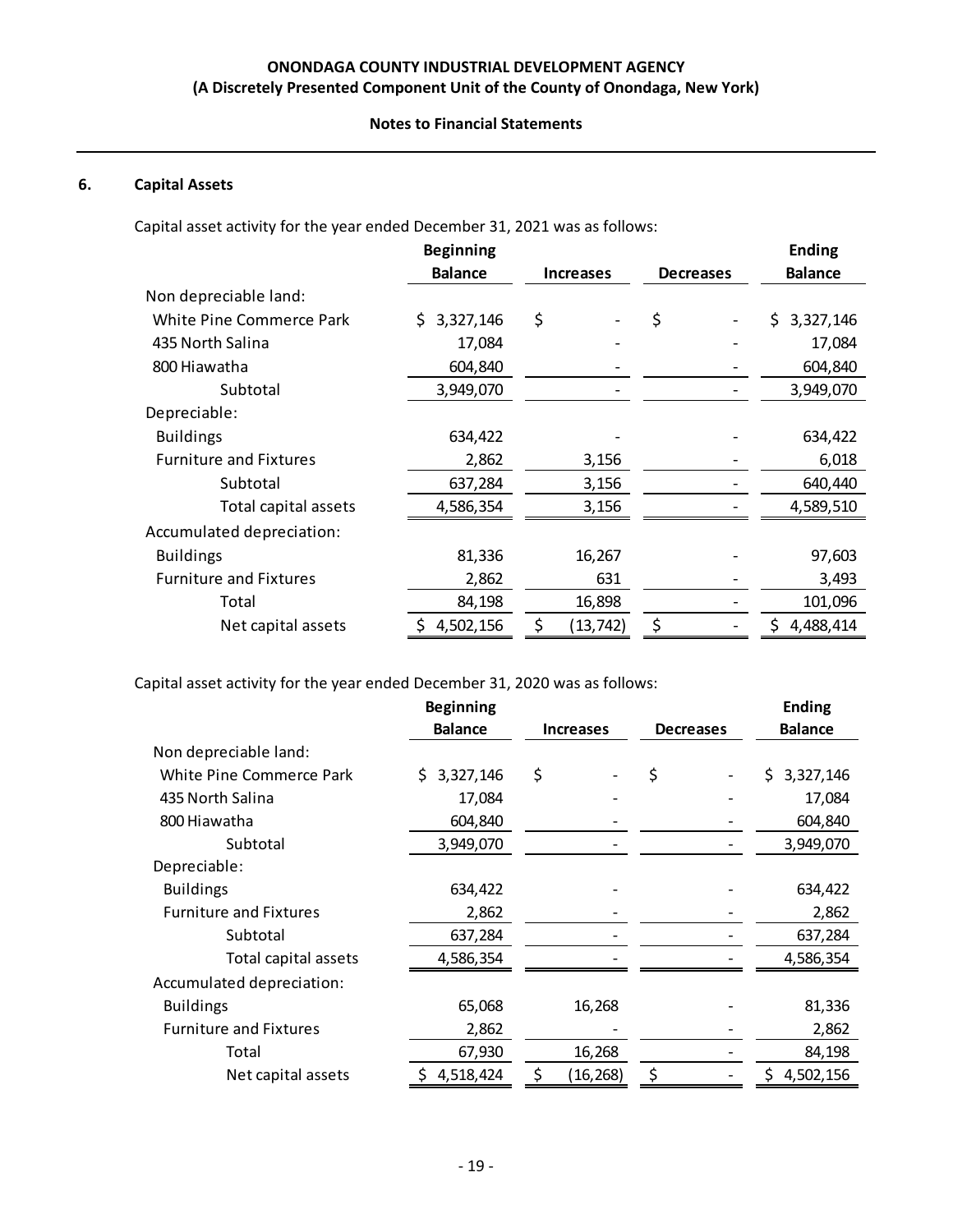### **Notes to Financial Statements**

### **6. Capital Assets** (continued)

The Agency owns the White Pine Commerce Park, which is a business park located in the Town of Clay, northern Onondaga County. The Agency is developing the business park to be a build‐ready site suitable for an array of local and global market sectors. Costs incurred of \$797,838 during 2020 were expensed as incurred in accordance with GASB No. 62. Land acquisition related to the White Pine Commerce Park during 2021 is included in investment in real property, including incidental costs incurred.

### **7. Agency‐Induced Financings**

The total amount of industrial development, civic facility and pollution control financing issued through the Agency outstanding as of December 31, 2021 amounted to approximately \$88,427,932. These financing obligations are not obligations of the Agency as the Agency acts a conduit for the obligations. The Agency does not have the obligation to repay the principal and interest of such obligations, as such, the obligations are not reflected as long‐term obligations of the Agency.

#### **8. Due to Onondaga County**

The Agency will reimburse the County for a portion of the cost of operation of the Onondaga County Office of Economic Development. In exchange for this funding, the staff of the office provides operational and project implementation support services for the Agency. Maximum funds committed by the Agency were \$413,546 for the year ended December 31, 2020. There were no funds committed by the Agency for the year ended December 31, 2021. There were no outstanding support service expenses due at December 31, 2021 and 2020.

#### **9. Property Leases and Bonds Payable**

In accordance with its corporate purpose, the Agency has issued bonds to promote and develop various businesses within the County. The Agency holds legal title to the properties, under which such bonds were issued in order for business to acquire or renovate various facilities. The Agency's primary function is to arrange financing between borrowing companies and bondholders (conduit debt). For providing this service, the Agency receives administration fees from the borrowing companies. Total bonds outstanding were \$88,427,932 and \$92,877,101 at December 31, 2021 and 2020, respectively, which represent nonrecourse debt of the Agency. The Agency does not have the obligation to repay the principal and interest of such obligations, as such, the obligations are not reflected as long‐term obligations of the Agency.

#### **10. Payments in Lieu of Taxes Agreements (PILOT)**

The Agency has entered into PILOT agreements with various companies whereas the company will make annual payments in lieu of taxes to the Agency and the Agency will remit the annual payments to the appropriate tax jurisdictions. The Agency records a liability for any amounts paid by companies to the Agency but not distributed to the tax jurisdictions as of yearend. A total of \$9,483,434 and \$10,281,041 of PILOT payments passed through the Agency for the years ended 2021 and 2020, respectively. Total due to other governments was \$32,765 and \$108,840, respectively, at December 31, 2021 and 2020.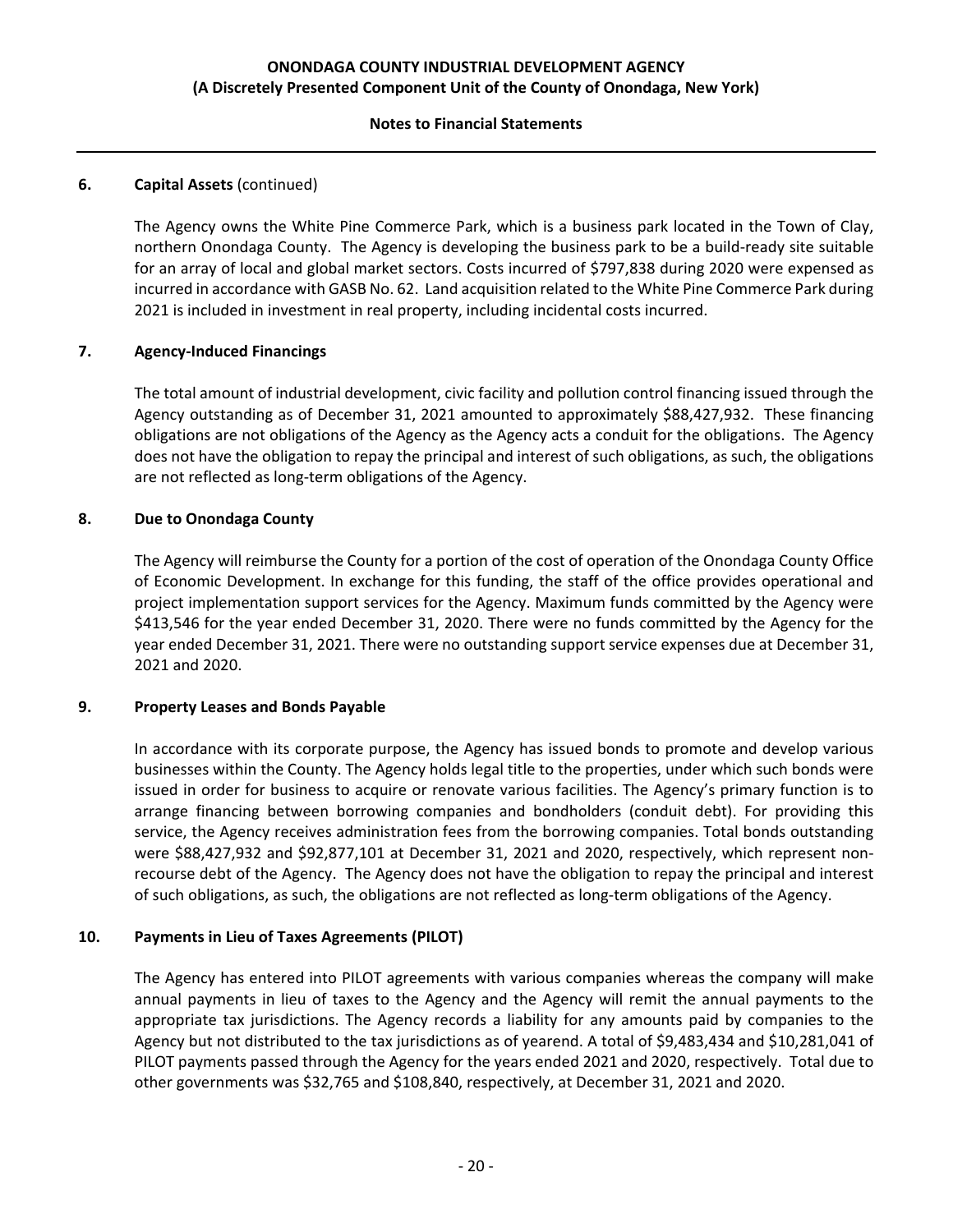#### **Notes to Financial Statements**

#### **11. Operating Lease**

On February 1, 2016, the Agency entered into a lease agreement with Onondaga Community College (OCC) which allowed OCC to lease building space for educational purposes. In lieu of a monthly rental fee, OCC agreed to perform improvements to the space that became the property of the Agency upon installation and will not revert back to OCC upon lease termination on January 31, 2021. The initial terms of the lease agreement were amended and the new terms commenced on July 1, 2016. The lease agreement now provides for guaranteed rent of \$9,000 per year through the new lease termination on January 31, 2026.

#### **12. Note Payable to Onondaga County**

On October 7, 2021 the Agency entered into an Optional Advance Limited Recourse Demand Promissory Grid Note (the Note) with Onondaga County (the County). The County made available \$20,000,000 to assist the Agency in funding its program incentives, projects, asset development, and work related improvements. The Note bears interest at an annual rate of the greater of 0.91% per annum or the applicable federal rate, capitalized on an annual basis. The unpaid principal balance and accrued interest is payable in full on demand, which is to be a minimum of five years from the commencement of the Note, absent the occurrence and continuance of an event of default. Prepayments must be made in the amount of excess application fees generated and received by the Agency, and are to be applied first to any unpaid interest.

The Agency received advances of \$1,745,780 and incurred \$2,129 of interest during 2021. The annual mid‐ term applicable federal rate for December 2021 was 1.90%. No excess application fees were received, therefore no payments were required. The entire principal received and interest incurred as of December 31, 2021 are recorded as non-current liabilities on the statement of net position as the earliest demand date available to the County is October 2026. The remaining unused portion of the Note is \$18,254,220 at December 31, 2021.

#### **13. Concentration of Credit Risk**

Financial instruments that potentially subject the Agency to credit risk consist principally of receivables.

#### **14. Subsequent Events**

In preparing the financial statements, management of the Agency has evaluated events and transactions for potential recognition or disclosure through March 8, 2022, the date the financial statements were available to be issued. The Agency received an additional \$2,265,381 in promissory note advances from Onondaga County and acquired an additional \$3,830,574 of investmentsin real property, including ancillary costs. There were no additional events or transactions that were discovered during the evaluation that required further disclosure.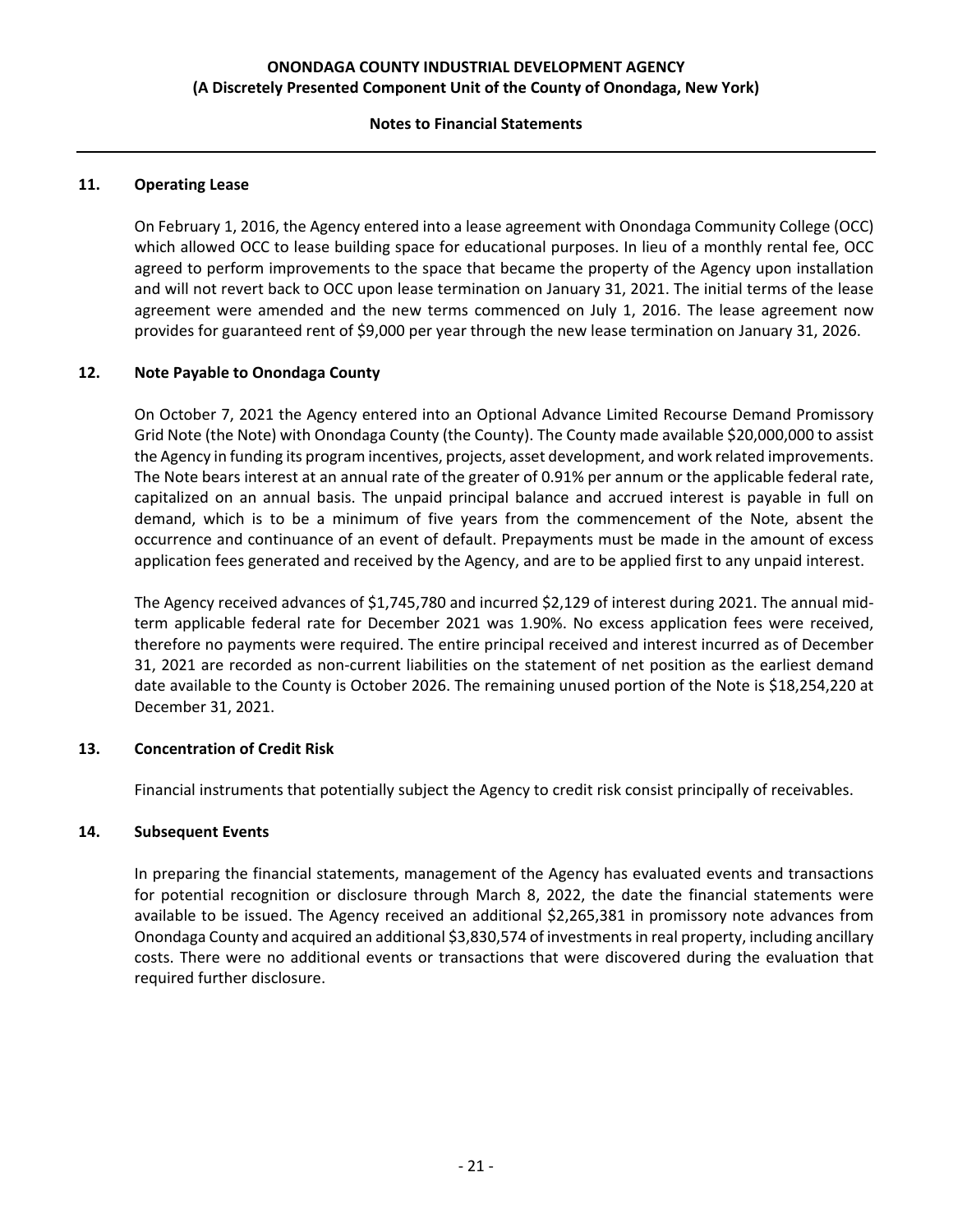### **Supplemental Schedule of Revenue Bonds and Other Bonds (Conduit Debt Obligations) For the Year Ended December 31, 2021**

| Project<br><b>Number</b> | <b>Description of Financing</b>                                                                                            | <b>Closing Date</b> | Interest at<br>issuance | Current<br><b>Interest</b><br>Rate |   | <b>Bonds</b><br><b>Outstanding at</b><br>January 1, 2021 | <b>Incurred</b><br>During 2021 |      | <b>Paid During</b><br>2021 | <b>Bonds</b><br>Outstanding at<br>December 31, Term Ending<br>2021 | Date      |
|--------------------------|----------------------------------------------------------------------------------------------------------------------------|---------------------|-------------------------|------------------------------------|---|----------------------------------------------------------|--------------------------------|------|----------------------------|--------------------------------------------------------------------|-----------|
|                          | OCIDA Pollution Control Revenue Bonds                                                                                      |                     |                         |                                    |   |                                                          |                                |      |                            |                                                                    |           |
|                          | 3101-06-10-C (Anheuser-Busch Project) 2006 Series B                                                                        | July 21, 2006       | 4.95%                   |                                    | Ś | 2,200,000 \$                                             |                                | $-5$ |                            | $-5$<br>2,200,000                                                  | 7/1/2036  |
| 3101-94-01A              | OCIDA Sewage Facilities Revenue Bonds (Bristol-<br>Myers Squibb Company Project) Series 1994                               | March 29, 1994      | 5.75%                   |                                    |   | 35,000,000                                               |                                |      | $\sim$                     | 35,000,000                                                         | 3/1/2024  |
| 3101-95-01A              | <b>OCIDA Civic Facility Revenue Bonds (Discovery</b><br>Center of Science and Technology Project) Series<br>1995           | July 1, 1995        | 4.00%                   |                                    |   | 2,978,000                                                | $\sim$                         |      | 479,500                    | 2,498,500                                                          | 7/1/2025  |
|                          | OCIDA Variable Rate Demand Industrial<br>Development Revenue Bonds (G.A. Braun, Inc.                                       |                     |                         |                                    |   |                                                          |                                |      |                            |                                                                    |           |
| 3101-07-16A              | Project) Series 2007                                                                                                       | December 20, 2007   | 2.27%                   | 2.01%                              |   | 5,270,000                                                | $\overline{\phantom{a}}$       |      | 280,000                    | 4,990,000                                                          | 6/1/2034  |
| 3101-15-08B              | OCIDA Multi-Modal Revenue Bonds (G.A. Braun,<br>Inc. Project) Series 2015A<br>OCIDA Multi-Modal Revenue Bonds (G.A. Braun, | December 15, 2015   | 2.03%                   | 2.58%                              |   | 2,847,000                                                |                                |      |                            | 2,847,000                                                          | 12/1/2041 |
| 3101-15-08B              | Inc. Project) Series 2015B (Taxable)                                                                                       | December 15, 2015   | 2.97%                   | 3.74%                              |   | 1,884,979                                                | $\blacksquare$                 |      | 301,166                    | 1,583,813                                                          | 12/1/2026 |
| 3101-15-04A              | OCIDA Tax-exempt Multi-Modal Revenue Bonds<br>(Syracuse Label Co., Inc. Project) Series 2015<br>(reissued)                 | November 16, 2016   | 1.92%                   |                                    |   | 5,175,142                                                | $\overline{\phantom{a}}$       |      | 387,093                    | 4,788,049                                                          | 12/1/2041 |
|                          | OCIDA Multi-Modal Variable rate Civic Facility<br>Revenue Bonds (YMCA of Greater Syracuse, Inc.                            |                     |                         |                                    |   |                                                          |                                |      |                            |                                                                    |           |
| 3101-02-08A              | Project) Series 2003A<br>OCIDA Tax-exempt Revenue Bonds (Old                                                               | November 9, 2003    |                         |                                    |   | 2,935,000                                                | $\blacksquare$                 |      | 520,000                    | 2,415,000                                                          | 11/1/2025 |
| 3101-17-04B              | Thompson Road, LLC Project) Series 2017A/B                                                                                 | December 1, 2017    |                         | 2.87%                              |   | 9,606,980                                                |                                |      | 231,410                    | 9,375,570                                                          | 12/1/2042 |
|                          |                                                                                                                            |                     |                         | Subtotal                           |   | 67,897,101 \$                                            |                                |      | $-$ \$ 2,199,169           | \$<br>65,697,932                                                   |           |